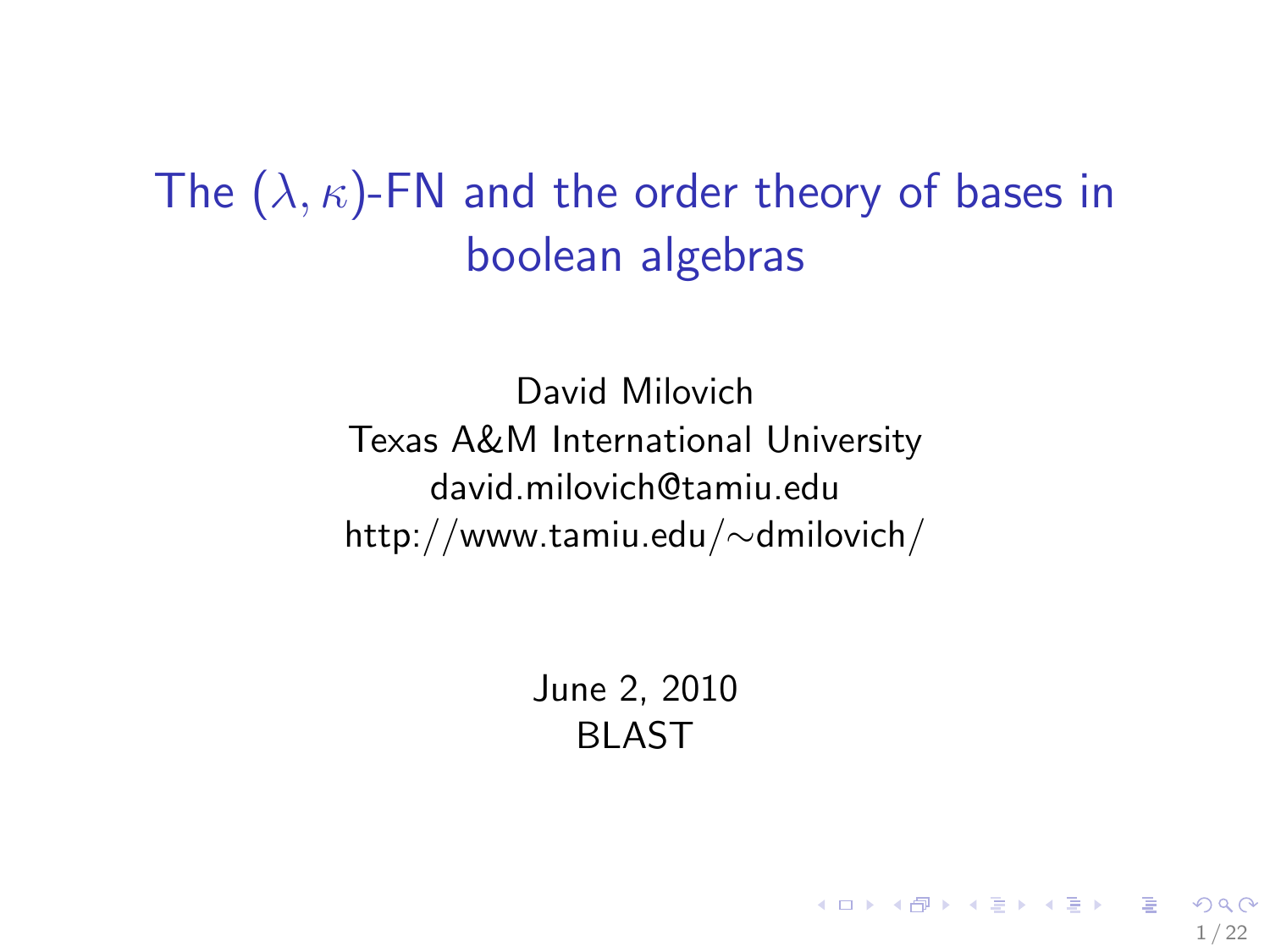# The  $\kappa$ -Freese-Nation property

#### Definition (Fuchino, Koppelberg, Shelah)

A boolean algebra B has the  $\kappa$ -FN iff there is a  $\kappa$ -FN map  $f: B \to [B]^{<\kappa}$ , i.e.,

$$
\forall \{p \leq q\} \subseteq B \; \exists r \in f(p) \cap f(q) \; p \leq r \leq q.
$$

- $\blacktriangleright$  The FN is the  $\omega$ -FN.
- $\blacktriangleright$  The weak FN or WFN is the  $\omega_1$ -FN.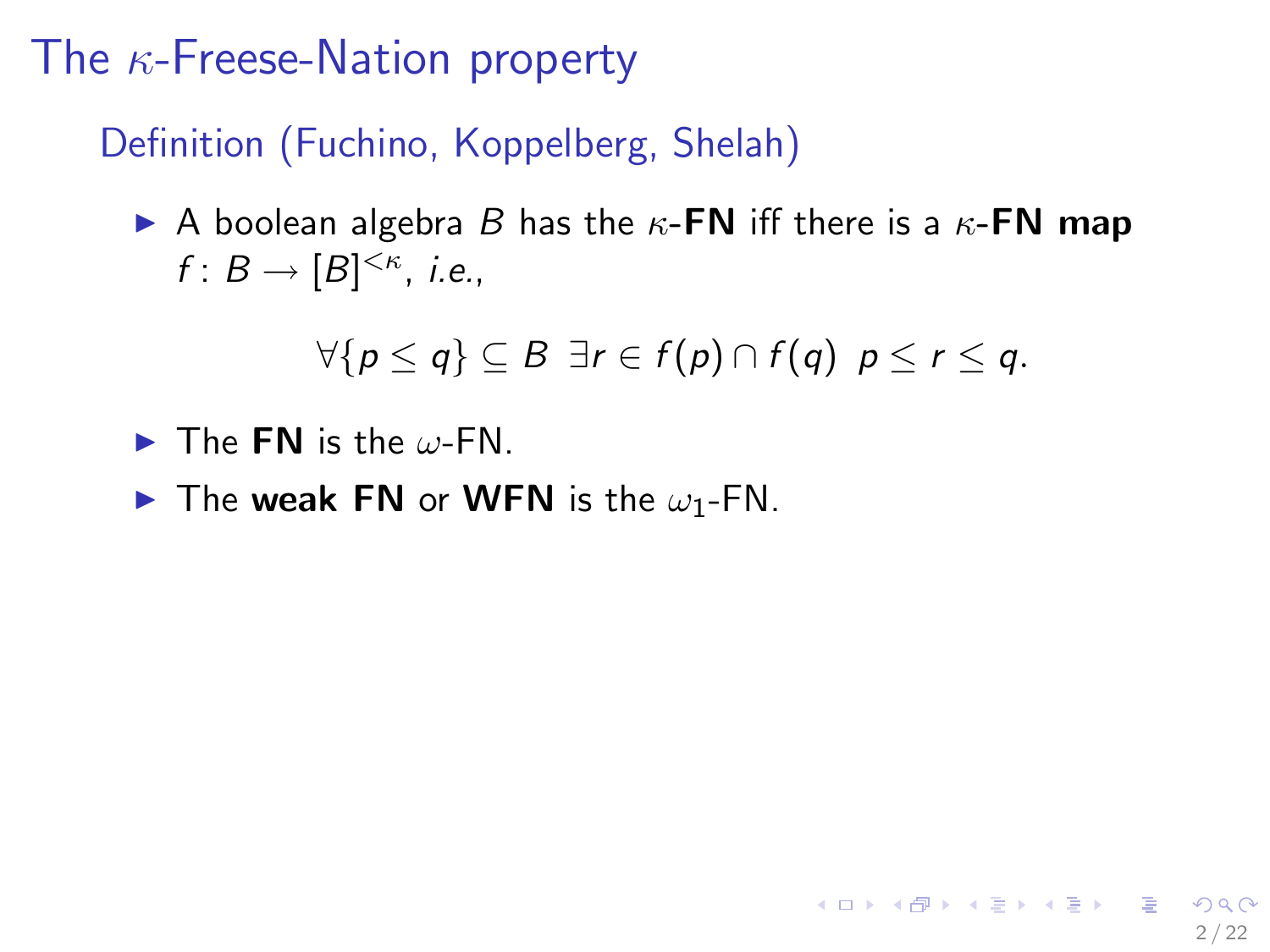# The  $\kappa$ -Freese-Nation property

### Definition (Fuchino, Koppelberg, Shelah)

A boolean algebra B has the  $\kappa$ -FN iff there is a  $\kappa$ -FN map  $f: B \to [B]^{<\kappa}$ , i.e.,

$$
\forall \{p \leq q\} \subseteq B \; \exists r \in f(p) \cap f(q) \; p \leq r \leq q.
$$

 $\blacktriangleright$  The FN is the  $\omega$ -FN.

 $\blacktriangleright$  The weak FN or WFN is the  $\omega_1$ -FN.

Basic facts

- If  $|B| \leq \kappa$ , then B has the  $\kappa$ -FN.
- $\blacktriangleright$  The  $\kappa$ -FN is preserved by coproducts.
- In particular, free boolean algebras have the  $FN$ .
- <span id="page-2-0"></span>The interval algebra of  $\kappa^+$  lacks the  $\kappa$ -FN.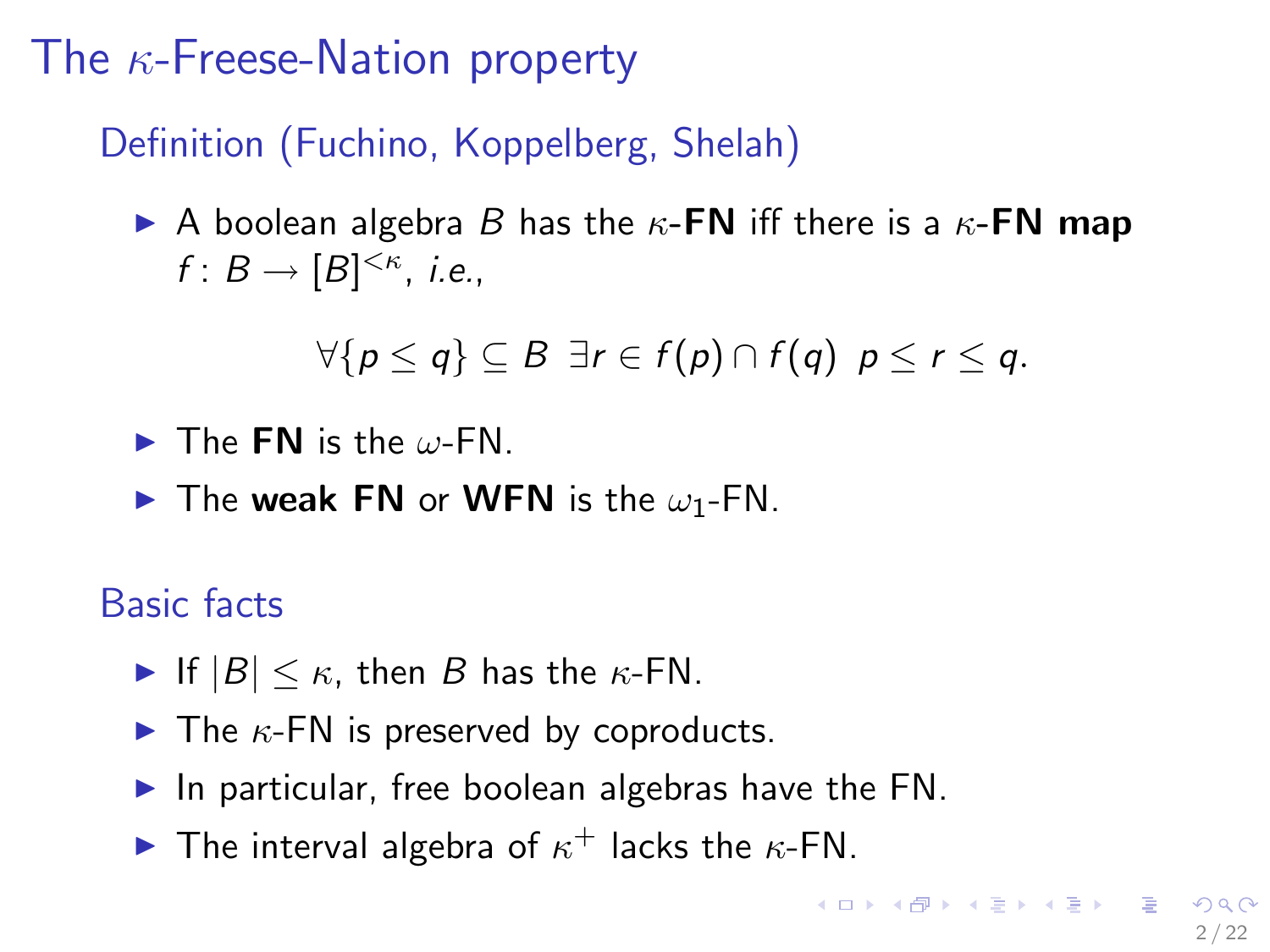The  $\kappa$ -FN in terms of elementary submodels

Let 
$$
\kappa = \text{cf } \kappa \geq \omega
$$
.

- Let  $\theta = \text{cf } \theta$  be sufficiently large.
- $H_{\theta} = \{x : |x|, |\bigcup x|, |\bigcup \bigcup x|, \ldots < \theta\}.$

#### Small-model version (FKS)

B has the  $\kappa$ -FN iff, for every  $p \in B$  and every M with

$$
|M|=\kappa\subseteq M
$$

and  $B \in M \prec H_\theta$ , we have  $cf(M \cap \downarrow p) < \kappa$  and  $ci(M \cap \uparrow p) < \kappa$ .

#### Big-model version

B has the  $\kappa$ -FN iff, for every  $p \in B$  and every M with

$$
\kappa\subseteq M
$$

[an](#page-2-0)[d](#page-4-0)  $B \in M \prec H_\theta$  $B \in M \prec H_\theta$  $B \in M \prec H_\theta$  $B \in M \prec H_\theta$  $B \in M \prec H_\theta$ , we have  $cf(M \cap \downarrow p) < \kappa$  $cf(M \cap \downarrow p) < \kappa$  $cf(M \cap \downarrow p) < \kappa$  $cf(M \cap \downarrow p) < \kappa$  $cf(M \cap \downarrow p) < \kappa$  $cf(M \cap \downarrow p) < \kappa$  $cf(M \cap \downarrow p) < \kappa$  and  $ci(M \cap \uparrow p) < \kappa$  $ci(M \cap \uparrow p) < \kappa$ .

<span id="page-3-0"></span>3 / 22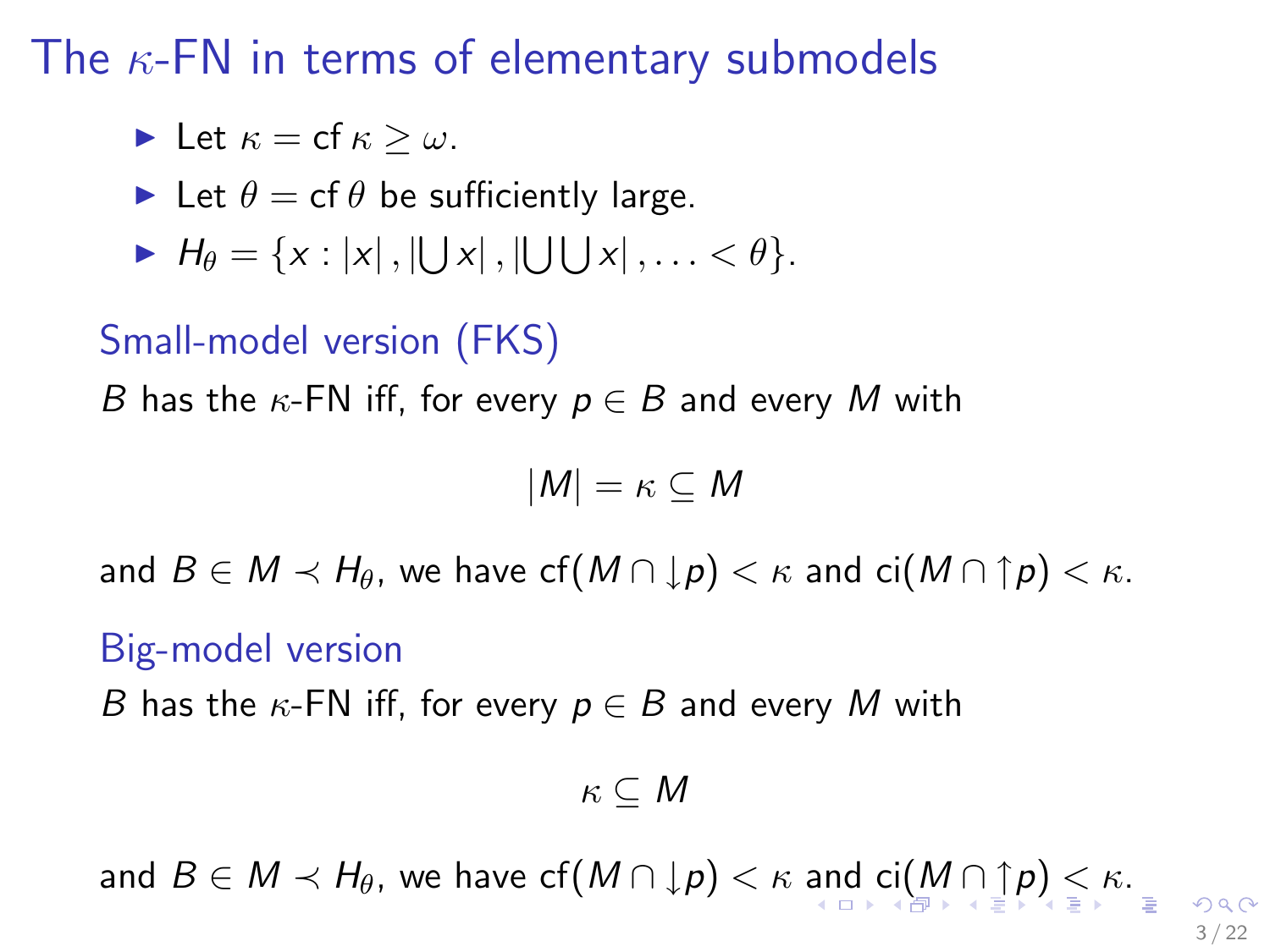## Between the FN and the  $\kappa$ -FN

Assume 
$$
\lambda = \text{cf } \lambda > \kappa = \text{cf } \kappa \geq \omega
$$
.

#### Small-model definition

A boolean algebra B has the  $(\lambda, \kappa)$ -FN iff, for every  $p \in B$  and every M with

 $\lambda \cap M \in \lambda > |M|$ 

and  $B \in M \prec H_\theta$ , we have  $cf(M \cap \downarrow p) < \kappa$  and  $ci(M \cap \uparrow p) < \kappa$ .

#### Equivalent big-model definition

A boolean algebra B has the  $(\lambda, \kappa)$ -FN iff, for every  $p \in B$  and every M with

<span id="page-4-0"></span>
$$
\lambda \subseteq M \text{ or } \lambda \cap M \in \lambda > |M|
$$

and  $B \in M \prec H_\theta$ , we have  $cf(M \cap \downarrow p) < \kappa$  and  $ci(M \cap \uparrow p) < \kappa$ .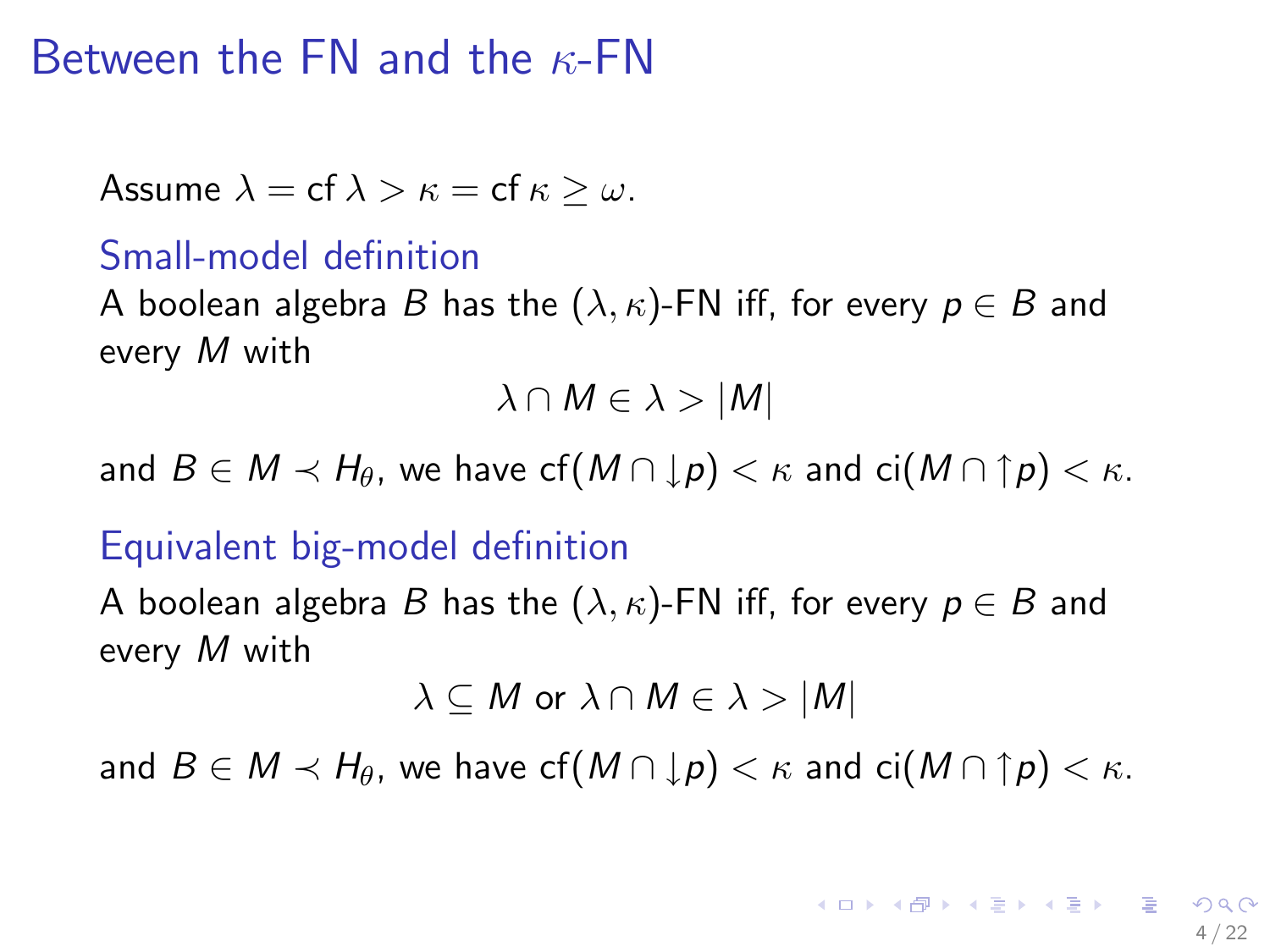# Properties of the  $(\lambda, \kappa)$ -FN

- Every boolean algebra with cardinality  $< \lambda$  has the  $(\lambda, \omega)$ -FN, which implies the  $(\lambda, \kappa)$ -FN for all regular  $\kappa \in [\omega, \lambda)$ .
- $\blacktriangleright$  The  $(\lambda, \kappa)$ -FN is preserved by coproducts.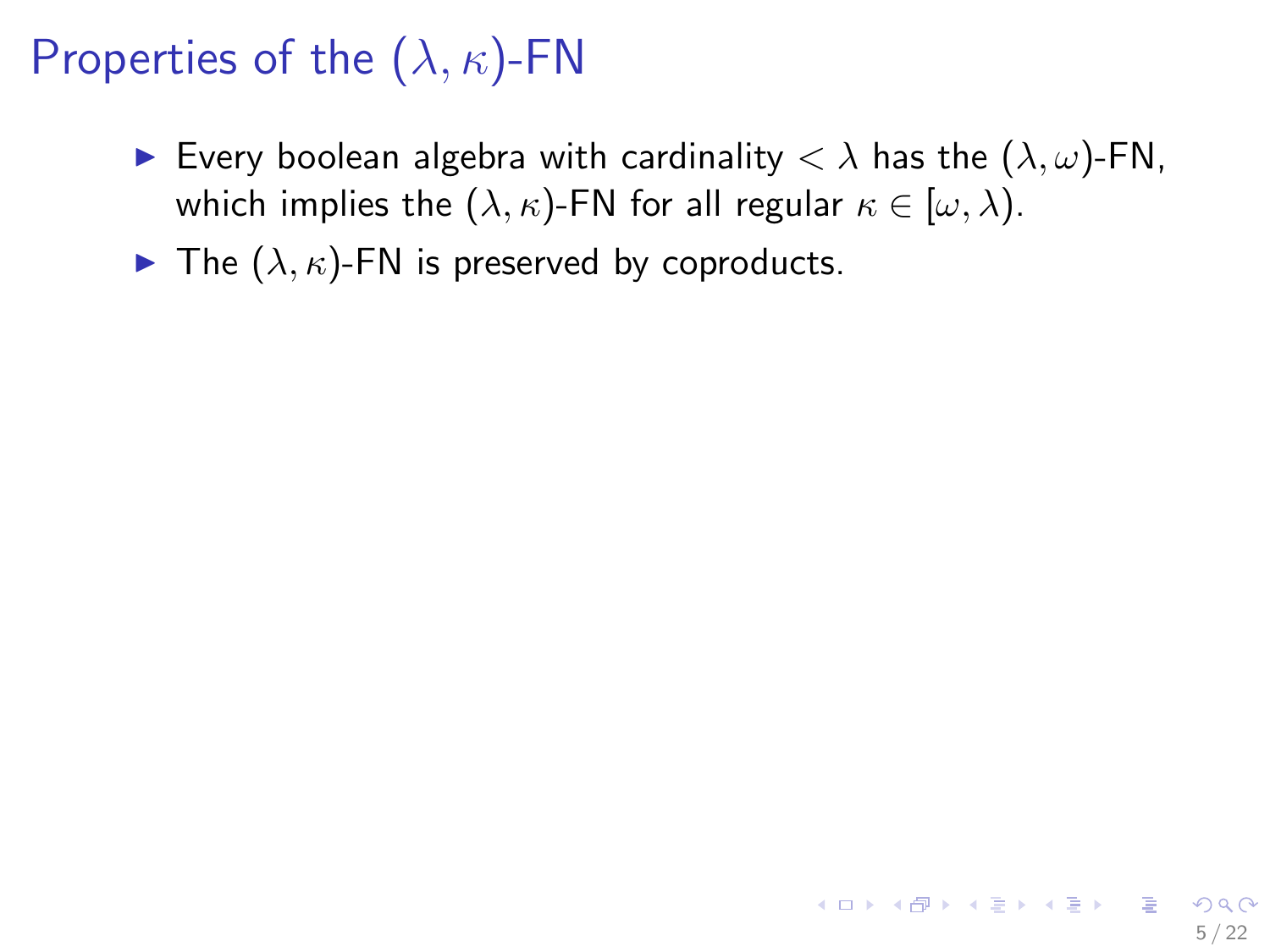# Properties of the  $(\lambda, \kappa)$ -FN

- Every boolean algebra with cardinality  $\langle \lambda \rangle$  has the  $(\lambda, \omega)$ -FN, which implies the  $(\lambda, \kappa)$ -FN for all regular  $\kappa \in [\omega, \lambda)$ .
- $\blacktriangleright$  The  $(\lambda, \kappa)$ -FN is preserved by coproducts.
- The  $\kappa$ -FN is equivalent to the  $(\kappa^+, \kappa)$ -FN.
- In particular, the FN and WFN are equivalent to the  $(\omega_1, \omega)$ -FN and  $(\omega_2, \omega_1)$ -FN.
- **If** The algebra of  $( $\kappa$ )-supported, constructible subsets of  $\lambda$ 2$ has the  $(\lambda, \kappa)$ -FN, but lacks the  $(\lambda, \mu)$ -FN for all regular  $\mu < \kappa$ .
- ► Hence, the implications  $\kappa$ -FN  $\Rightarrow$   $(\kappa^+, \omega)$ -FN  $\Rightarrow$  FN are all strict if  $\kappa > \omega$ . (*E.g.*, WFN  $\notin (\omega_2, \omega)$ -FN  $\notin$  FN.)

5 / 22

**KORK EX KEY A BY A GAA**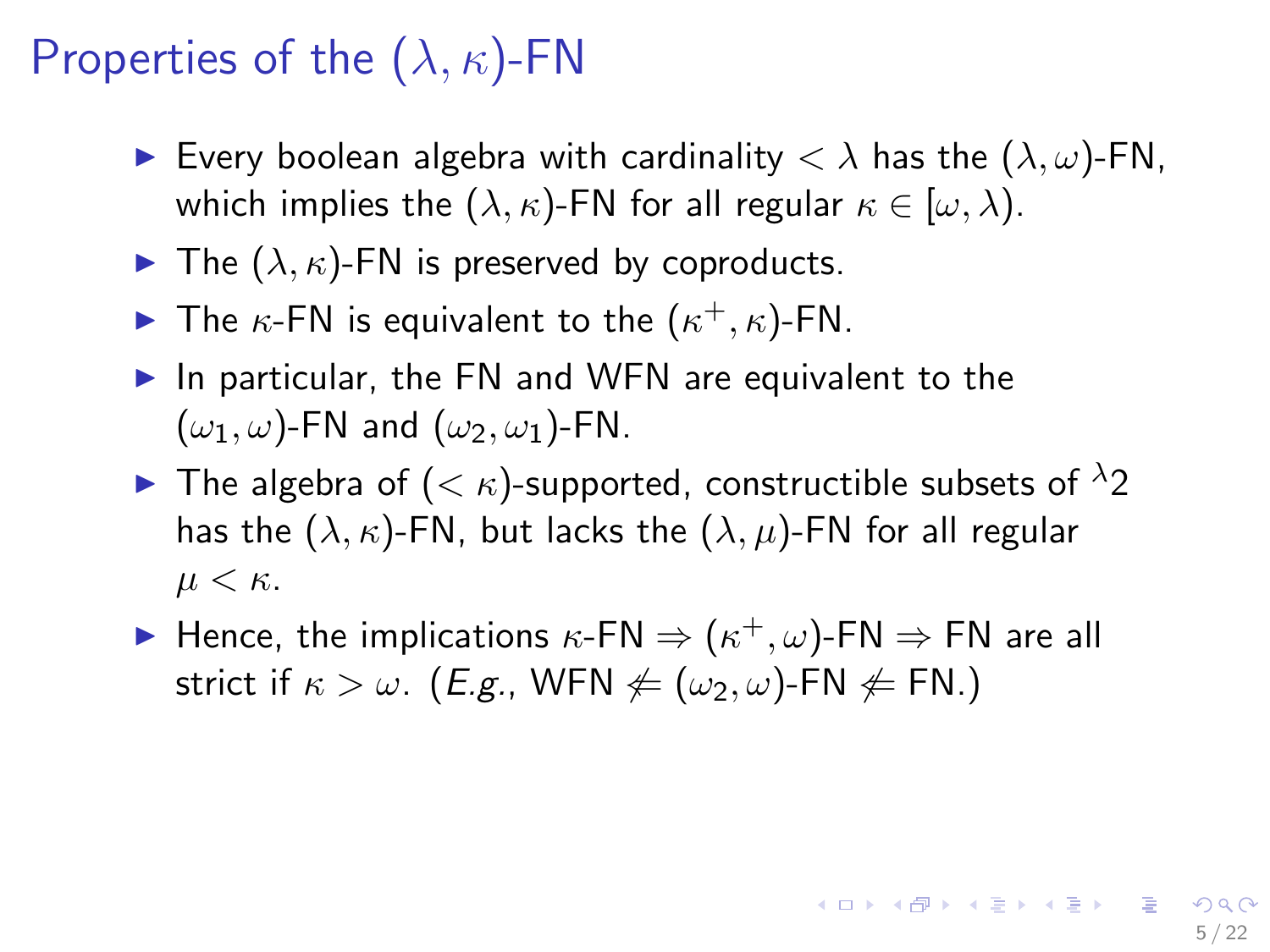# Properties of the  $(\lambda, \kappa)$ -FN

- Every boolean algebra with cardinality  $\langle \lambda \rangle$  has the  $(\lambda, \omega)$ -FN, which implies the  $(\lambda, \kappa)$ -FN for all regular  $\kappa \in [\omega, \lambda)$ .
- $\blacktriangleright$  The  $(\lambda, \kappa)$ -FN is preserved by coproducts.
- The  $\kappa$ -FN is equivalent to the  $(\kappa^+, \kappa)$ -FN.
- In particular, the FN and WFN are equivalent to the  $(\omega_1, \omega)$ -FN and  $(\omega_2, \omega_1)$ -FN.
- **If** The algebra of  $( $\kappa$ )-supported, constructible subsets of  $\lambda$ 2$ has the  $(\lambda, \kappa)$ -FN, but lacks the  $(\lambda, \mu)$ -FN for all regular  $\mu < \kappa$ .
- ► Hence, the implications  $\kappa$ -FN  $\Rightarrow$   $(\kappa^+, \omega)$ -FN  $\Rightarrow$  FN are all strict if  $\kappa > \omega$ . (*E.g.*, WFN  $\notin (\omega_2, \omega)$ -FN  $\notin$  FN.)
- If  $\lambda \leq 2^{\kappa}$ , then  $\mathcal{P}(\kappa)$  and  $\mathcal{P}(\kappa)/[\kappa]^{<\kappa}$  lack the  $(\lambda, \kappa)$ -FN, so  $2^\omega = \omega_2$  does not decide whether  ${\cal P}(\omega)$  and  ${\cal P}(\omega) / [\omega]^{<\omega}$  have the WFN, but it does imply they lack the  $(\omega_2, \omega)$ -FN.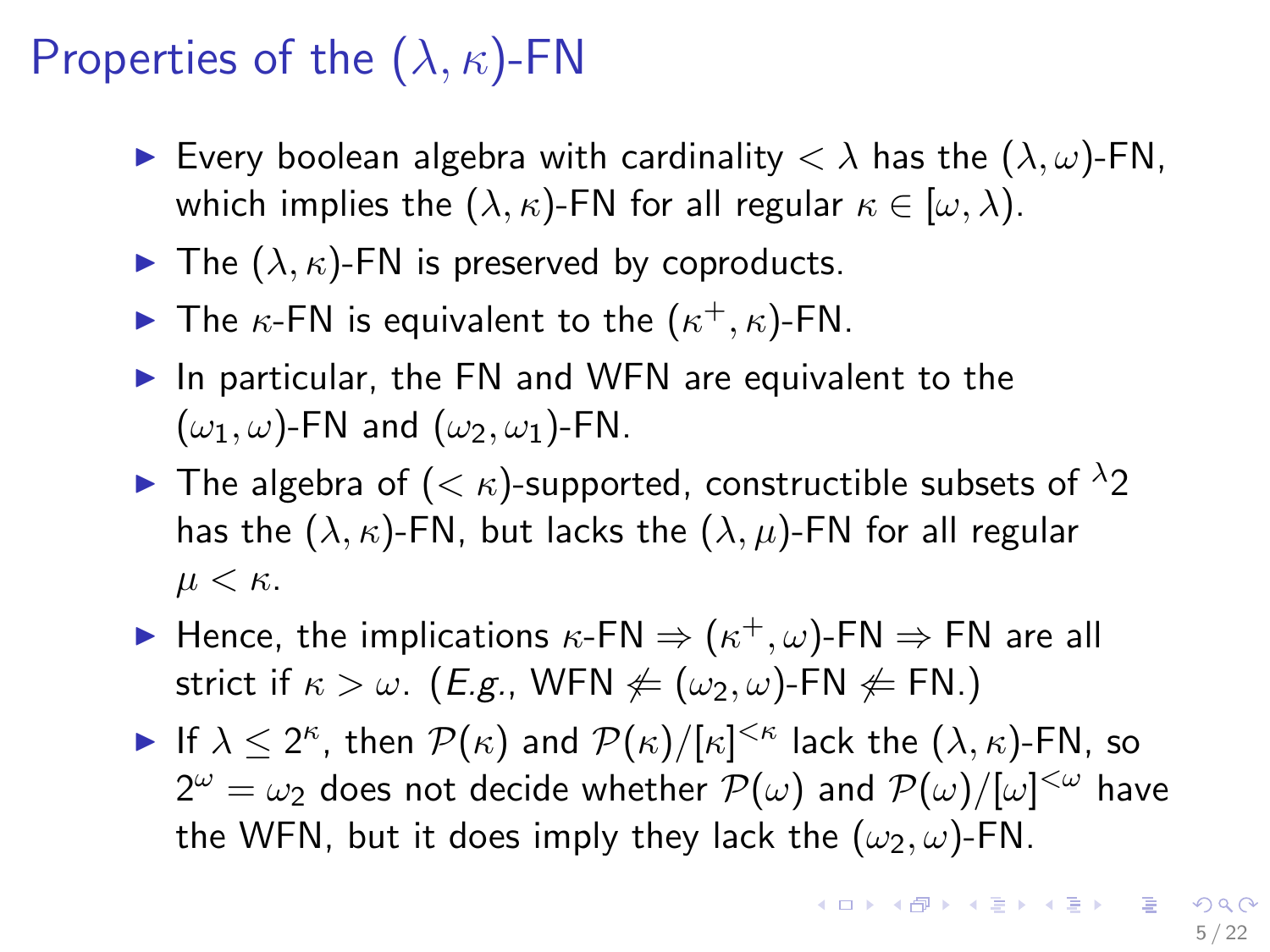## Elementary quotients

### Definition

Given a compactum X and  $X \in M \prec H_\theta$ , define the quotient map  $\pi^X_M\colon X\to X/M$  by  $p/M=q/M$  iff  $f(p)=f(q)$  for all  $f \in C(X,\mathbb{R}) \cap M$ .

#### Basic facts and examples

- **►** The sets of the form  $U/M$  where U is open  $F_{\sigma}$  and  $U \in M$ form a base of  $X/M$ . (Also,  $\bigcup (U/M) = U$  for such  $U$ .)
- If X is a 0-dimensional compactum, then  $X/M \cong Ult(Clop(X) \cap M)$ .
- If X is a compactum,  $X \in M \prec H_\theta$ , and M is countable, then  $X/M$  is metrizable.
- If X is a compact metric space and  $X \in M \prec H_{\theta}$ , then  $X/M \cong X$ .
- If  $X = \omega_1 + 1$  and  $M \prec H_\theta$  is countable, then  $X/M \cong \delta + 1$ where  $\delta = \omega_1 \cap M$ . **KORK SERVER EL PORO**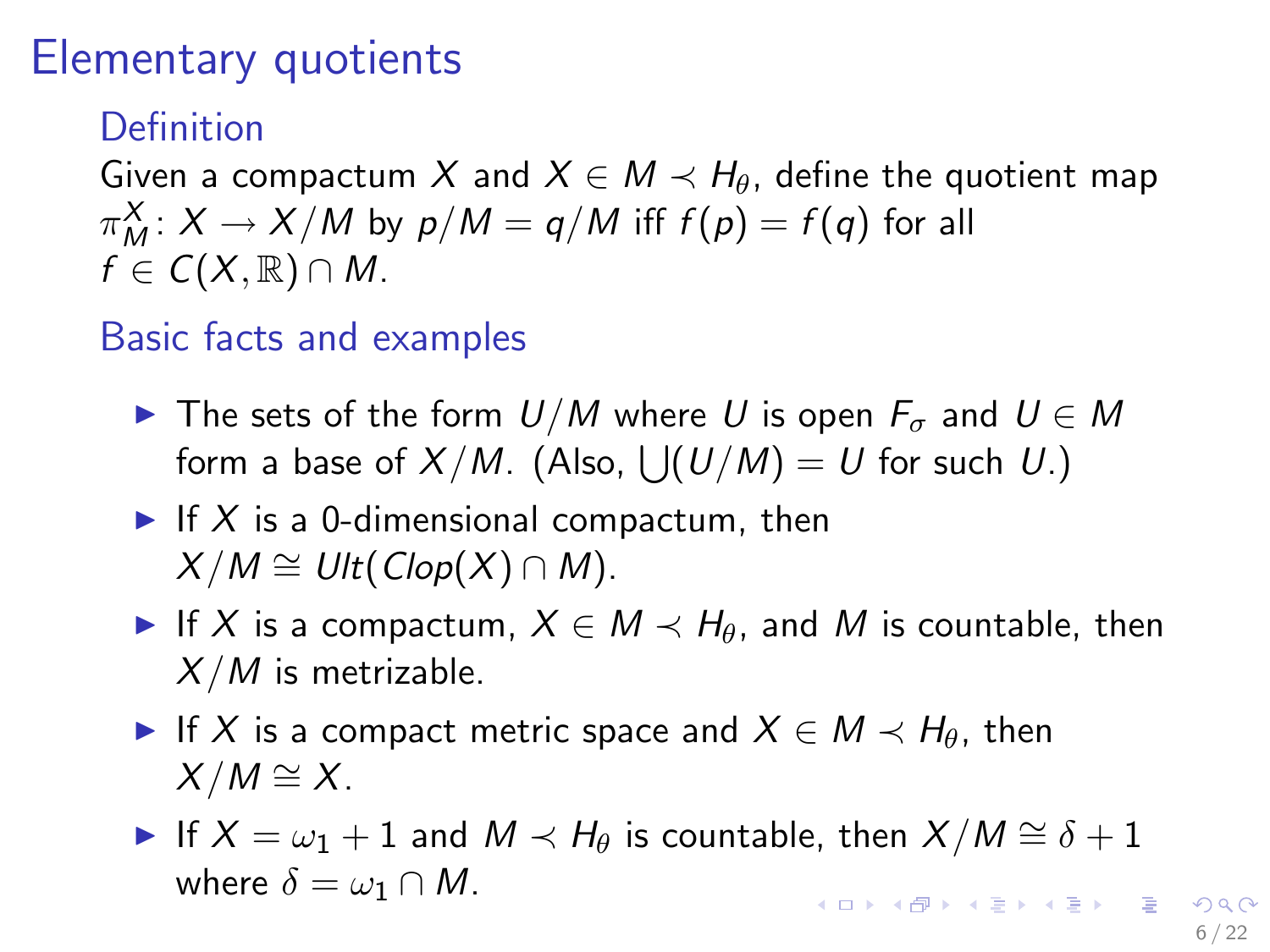## The Stone dual of the FN

- $\triangleright$  A map between spaces is open if open sets have open images.
- $\triangleright$  Small-model definition (Ščepin, Bandlow). A compactum X is said to be **openly generated** iff  $\pi_M^{\mathbf{X}}$  is an open map for a club of M in  $[H_\theta]^\omega$ .
- $\triangleright$  Big-model definition. A compactum X is openly generated iff  $\pi^X_M$  is an open map for all  $M \prec H_\theta$  with  $X \in M.$
- $\triangleright$  A 0-dimensional compactum X is openly generated iff  $Clop(X)$  has the FN.

► Example: If  $X = \omega_1 + 1$ ,  $M \prec H_\theta$  is countable, and S is the set of countable successor ordinals, then S is open but  $S/M$  is not open, so  $\pi_M^X$  is not open.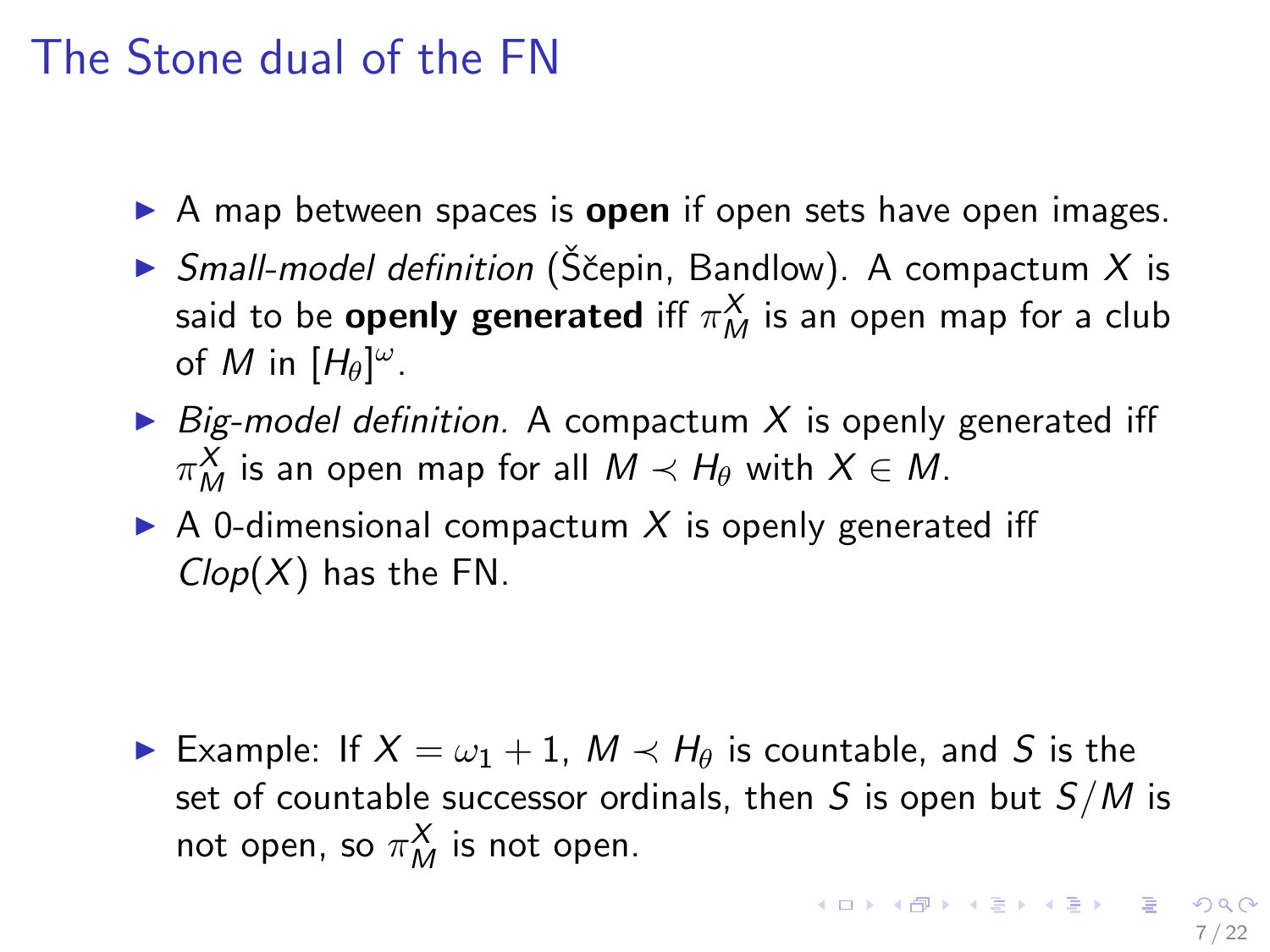# Which compacta are openly generated?

Compare being openly generated to being a continuous image of a product of metrizable compacta  $(i.e., dyadic)$ :

# Theorem (Ščepin)

The class of openly generated compacta includes all metrizable compacta and is closed with respect to products and hyperspaces (with the Vietoris topology).

# Theorem (Šapiro)

The hyperspace  $exp(\omega 22)$  is not a continuous image of a product of metrizable compacta.

# Theorem (Engelking, Ščepin)

The quotient of  ${}^{\omega_1}2$  formed by identifying  $\langle 0 \rangle_{i<\omega_1}$  and  $\langle 1 \rangle_{i<\omega_1}$  is not openly generated.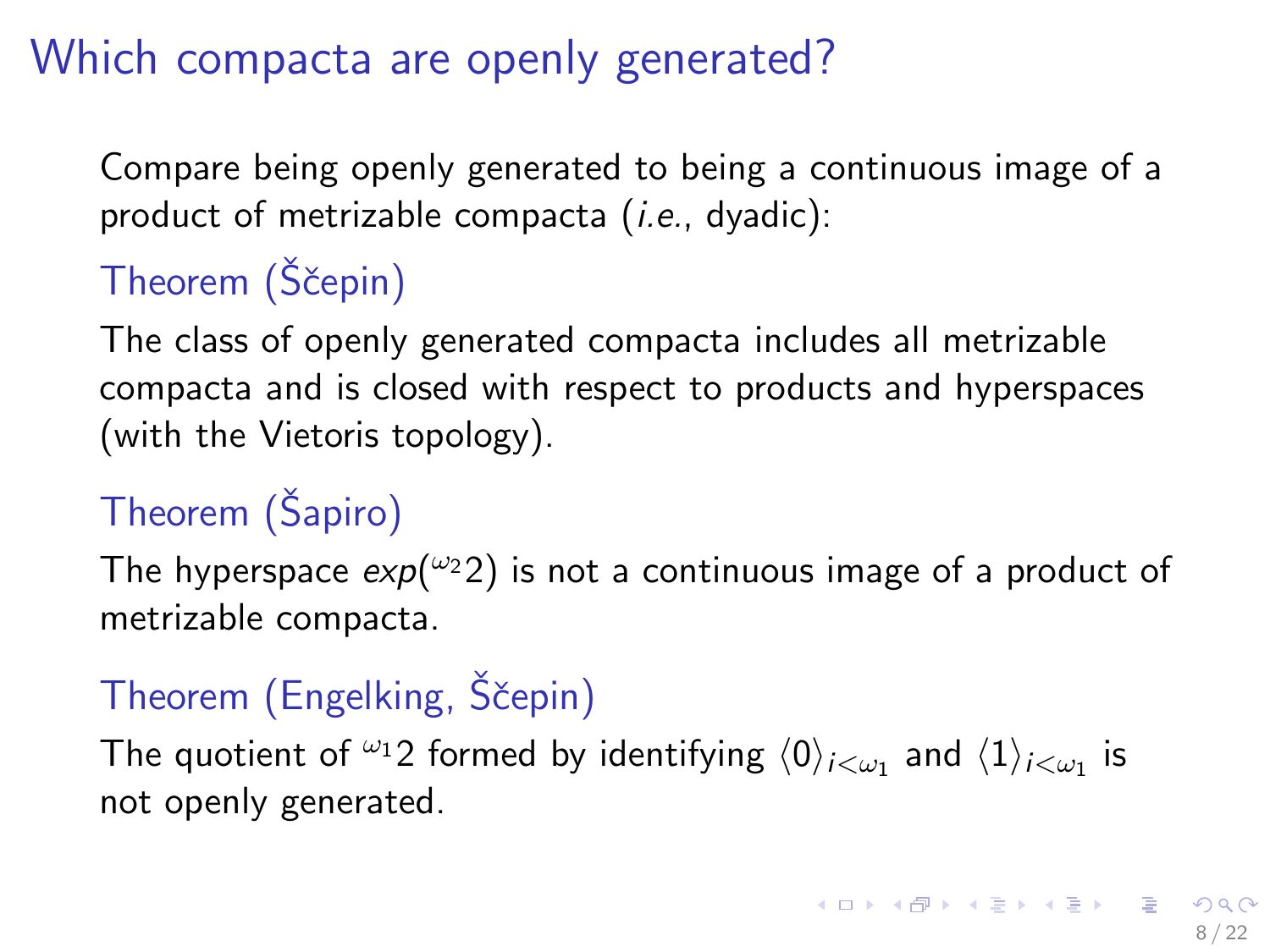Stone dual of the  $(\lambda, \kappa)$ -FN

- A map  $f: X \to Y$  is said to be  $\kappa$ -open if, for all open  $O \subseteq X$ , f [O] is the intersection of  $( $\kappa$ )-many open sets.$
- $\blacktriangleright$  Hence, the  $\omega$ -open maps are exactly the open maps.

- **In Small-model definition.** A compactum X is  $(\lambda, \kappa)$ -openly **generated** iff  $\pi^X_M$  is  $\kappa$ -open for a club of  $M$  in  $[H_\theta]^{<\lambda}$ .
- $\triangleright$  Big-model definition. A compactum X is  $(\lambda, \kappa)$ -openly generated iff  $\pi_M^X$  is  $\kappa$ -open for all  $M\prec H_\theta$  with  $X\in M$  and either  $\lambda \subseteq M$  or  $M \cap \lambda \in \lambda > |M|$ .
- A 0-dimensional compactum X is  $(\lambda, \kappa)$ -openly generated iff  $Clop(X)$  has the  $(\lambda, \kappa)$ -FN.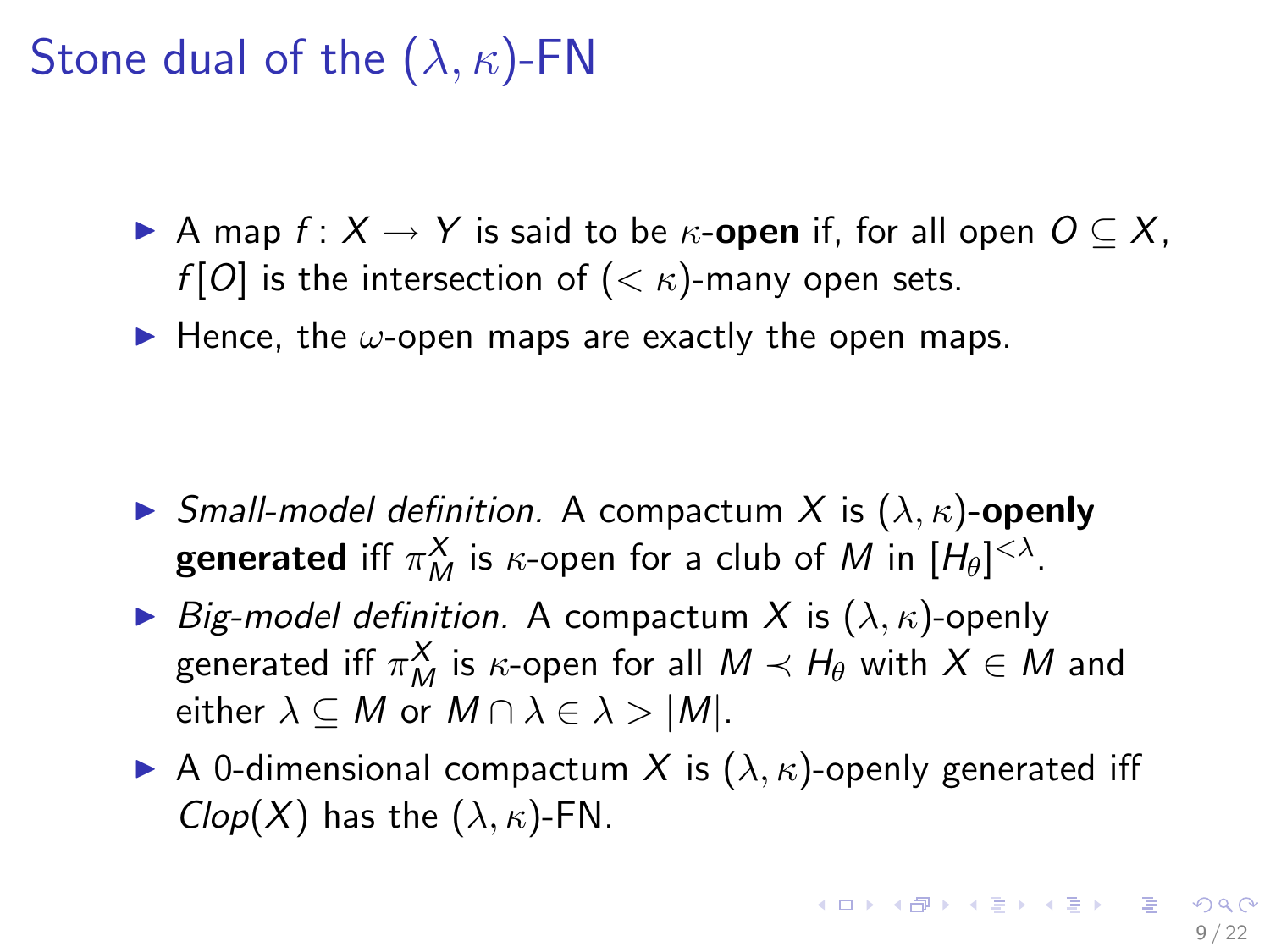# Which compacta are  $(\lambda, \kappa)$ -openly generated?

Compare being  $(\lambda, \kappa)$ -openly generated to being a continuous image of a product of small factors:

#### Theorem

The class of  $(\lambda, \kappa)$ -openly generated compacta includes all compacta with weight  $\langle \lambda \rangle$  and is closed with respect to products and hyperspaces.

# Theorem (Šapiro)

The hyperspace  $\exp\left(\lambda^+2\right)$  is not a continuous image of a product whose factors are all compacta with weight  $< \lambda$ .

#### Theorem

The quotient of  $\lambda_2$  formed by identifying  $\langle 0 \rangle_{i \leq \lambda}$  and  $\langle 1 \rangle_{i \leq \lambda}$  is not  $(\lambda, \kappa)$ -openly generated.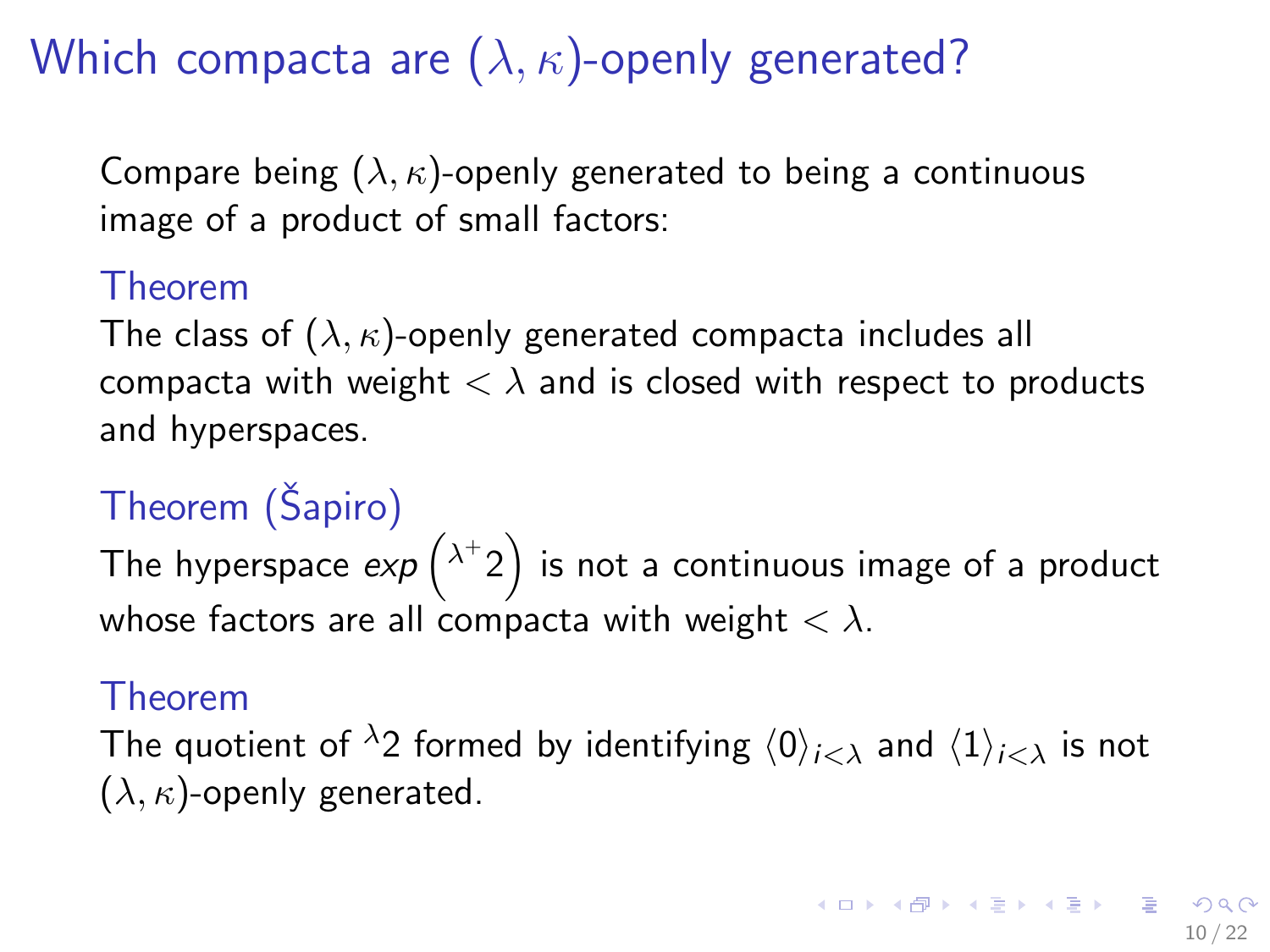### Bases

- $\triangleright$  A family of open sets is called a **base** iff every open set is a union of sets from the family.
- $\blacktriangleright$  Hence, a family of clopen sets in a 0-dimensional compactum is a base iff every clopen set is a finite union of sets from the family.
- $\triangleright$  A subset of a boolean algebra is called a **base** iff every element of the algebra is a finite join of elements of the subset.

- The weight  $w(X)$  of a infinite  $T_0$  space X is  $min\{|\mathcal{E}| : \mathcal{E}$  is a base}.
- $\triangleright$  The weight of an infinite boolean algebra B is just  $|B|$ .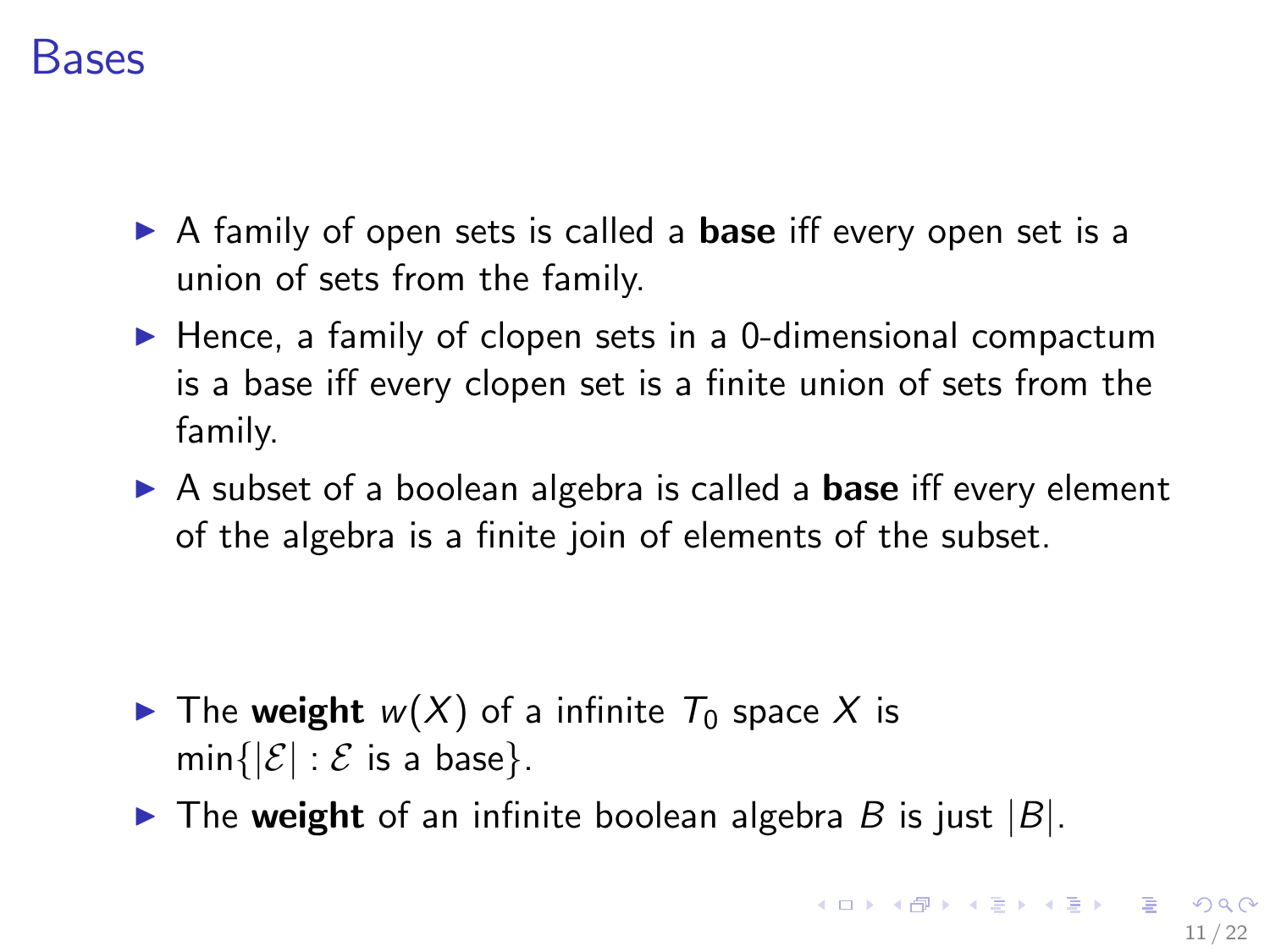## Local  $\pi$ -bases

- $\triangleright$  A family of nonempty open subsets of a space is called a **local**  $\pi$ -base at a point iff every neighborhood of that point contains an element of the family.
- $\blacktriangleright$  Hence, a family of nonempty clopen subsets of a 0-dimensional compactum is a local  $\pi$ -base iff every clopen neighborhood of the point contains an element of the family..
- A subset of a boolean algebra is called a **local**  $\pi$ -**base** at an ultrafilter iff every element of the subset is  $\neq 0$ , and everything in the ultrafilter is  $\ge$  something in the subset.

The 
$$
\pi
$$
-character  $\pi \chi(p, X)$  of a point  $p$  is

$$
\min\{|\mathcal{E}|:\mathcal{E}\text{ is a local }\pi\text{-base at }p\}.
$$

 $\blacktriangleright$  The  $\pi$ -character  $\pi \chi(U, B)$  of an ultrafilter is

 $min{ |S| : S$  is a local  $\pi$ -base at  $U$ .

<span id="page-14-0"></span>K ロ ▶ K @ ▶ K 할 > K 할 > → 할 → ⊙ Q ⊙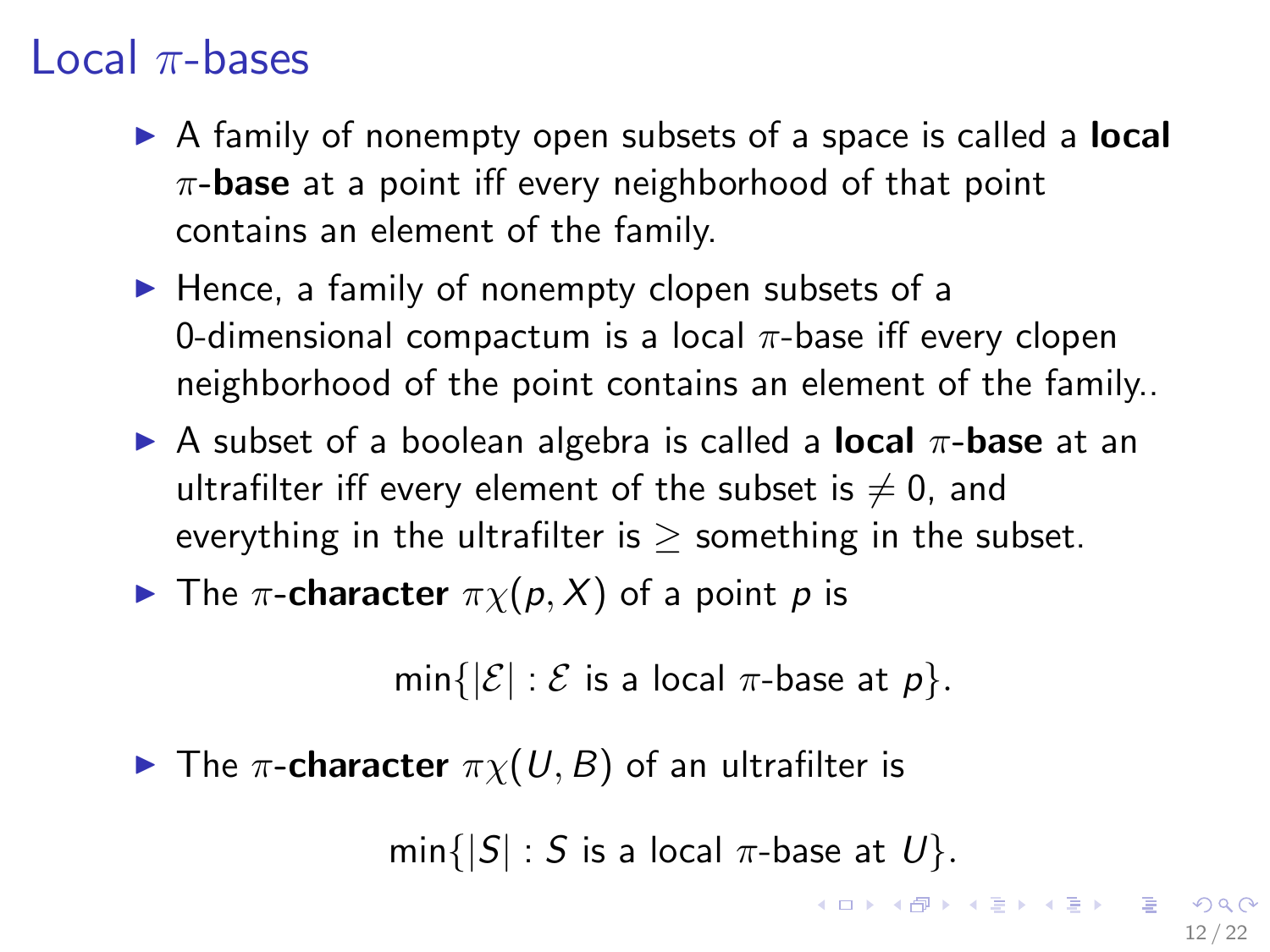# Continuous images and subalgebras

# Theorem (Ščepin)

Assuming that:

- $\triangleright$  Y is an infinite compactum and a continuous image of an openly generated compactum  $X$ , and
- $\triangleright$  B is an infinite subalgebra of a boolean algebra A where A has the FN,
- it follows that:
	- $\triangleright$  w(Y) = sup<sub>p∈Y</sub>  $\pi \chi(p, Y)$  and  $|B|$  = sup<sub>U∈Ult(B)</sub>  $\pi \chi(U, B)$ ,
	- $\triangleright$  and every regular uncountable cardinal is a caliber of Y and a precaliber of B.

### Definition

<span id="page-15-0"></span>A regular cardinal  $\nu$  is a **caliber (precaliber)** of a space (boolean algebra) if every  $\nu$ -sized open family (subset) has a  $\nu$ -sized subset that contains a common [p](#page-14-0)oint (extends to a pr[op](#page-16-0)[e](#page-14-0)[r](#page-15-0) [fil](#page-16-0)[te](#page-0-0)[r\).](#page-31-0)<br>All the second set of the second set of the second set of the second set of the second set of the second set of the set of the second set of the set of the set of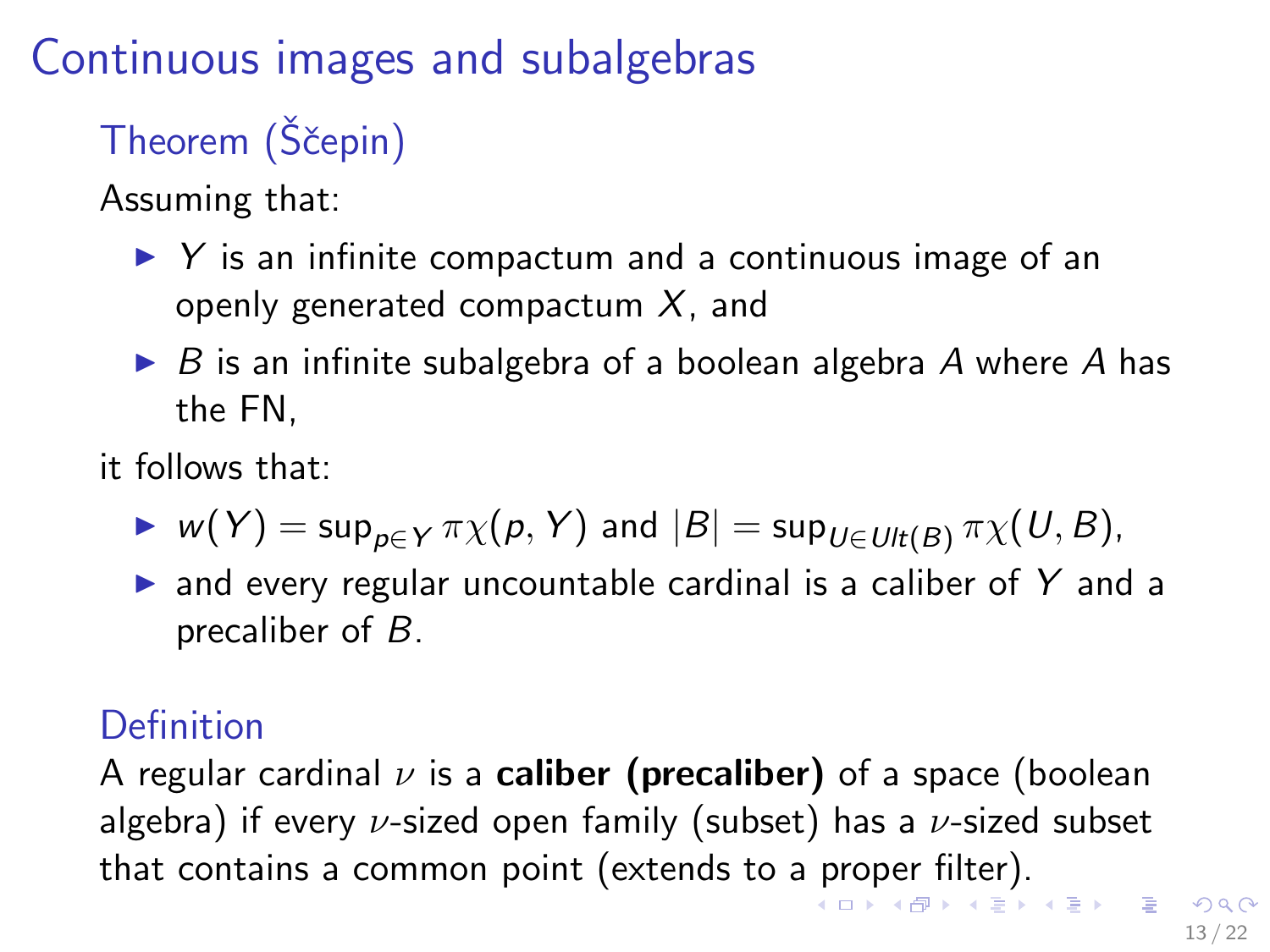Continuous images and subalgebras, part II

Theorem

Assuming that:

- $\blacktriangleright$  Y is a compactum and a continuous image of a  $(\lambda, \omega)$ -openly generated compactum  $X$ .
- $\triangleright$  B is a subalgebra of a boolean algebra A where A has the  $(\lambda, \omega)$ -FN, and
- <span id="page-16-0"></span> $\blacktriangleright$  w(Y)  $>\lambda$  and  $|B|>\lambda$ ,
- it follows that:
	- $\triangleright$  w(Y) = sup<sub>pEY</sub>  $\pi \chi(p, Y)$  and  $|B|$  = sup<sub>UEUt(B)</sub>  $\pi \chi(U, B)$ ,
	- $\triangleright$  and every regular  $\mu \geq \lambda$  is a caliber of Y and a precaliber of B.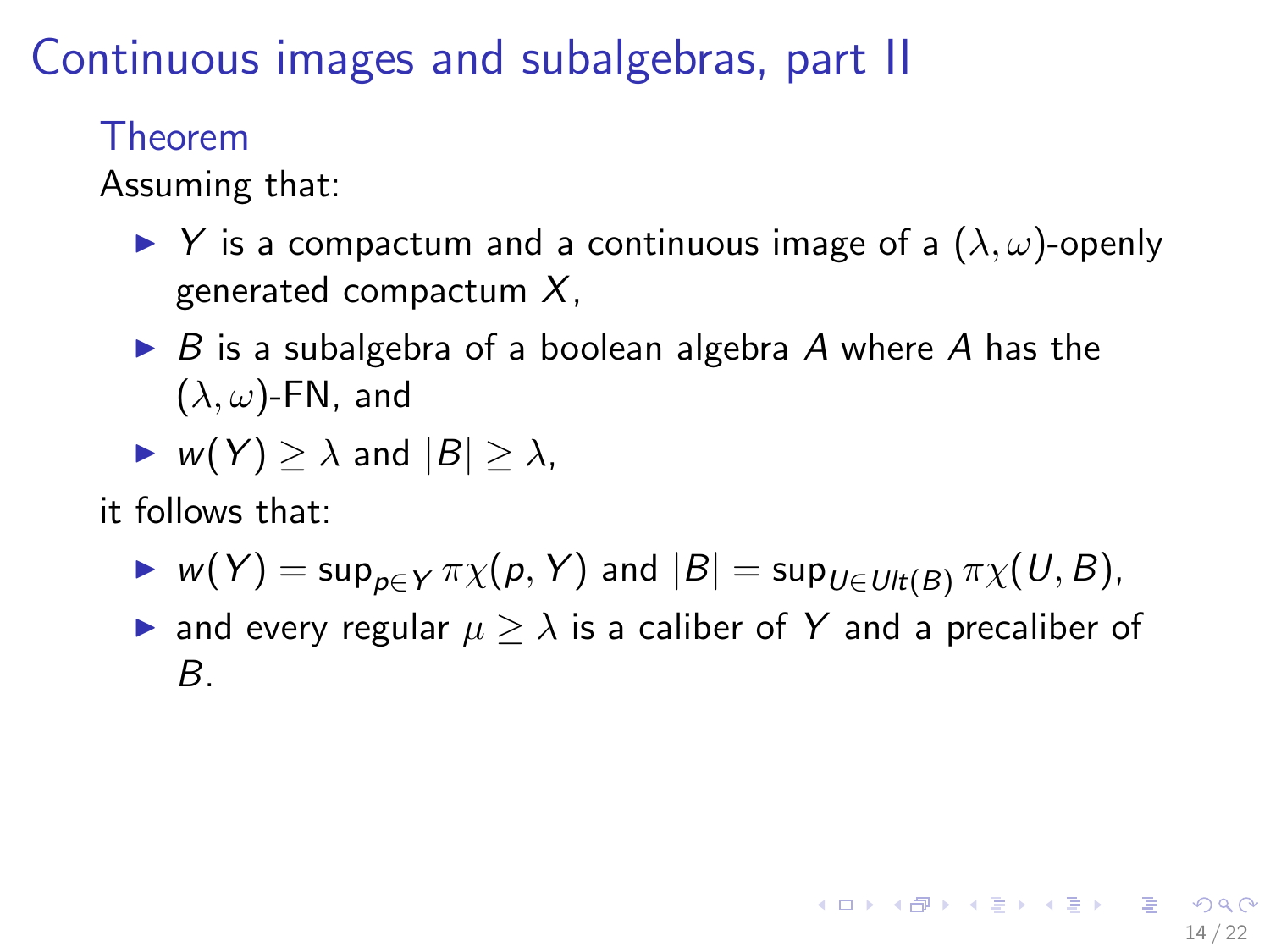Continuous images and subalgebras, part II

Theorem

Assuming that:

- $\blacktriangleright$  Y is a compactum and a continuous image of a  $(\lambda, \omega)$ -openly generated compactum  $X$ ,
- $\triangleright$  B is a subalgebra of a boolean algebra A where A has the  $(\lambda, \omega)$ -FN, and
- $\blacktriangleright$  w(Y)  $>\lambda$  and  $|B|>\lambda$ ,

it follows that:

- $\triangleright$  w(Y) = sup<sub>p∈Y</sub>  $\pi \chi(p, Y)$  and  $|B|$  = sup<sub>U∈Ult(B)</sub>  $\pi \chi(U, B)$ ,
- $\triangleright$  and every regular  $\mu \geq \lambda$  is a caliber of Y and a precaliber of B.

**Question.** If  $\kappa = \kappa^{\leq \kappa}$ , can we replace  $\lambda$  and  $\omega$  in the theorem with  $\kappa^+$  and  $\kappa$ ? Remark. The real interval algebra has size  $2^{\omega}$  and the  $(\omega_2, \omega_1)$  $(\omega_2, \omega_1)$  $(\omega_2, \omega_1)$ -FN, yet all its ult[r](#page-16-0)afilters have  $\pi$ -ch[ara](#page-16-0)[ct](#page-18-0)er  $\omega$ [.](#page-0-0)

<span id="page-17-0"></span>14 / 22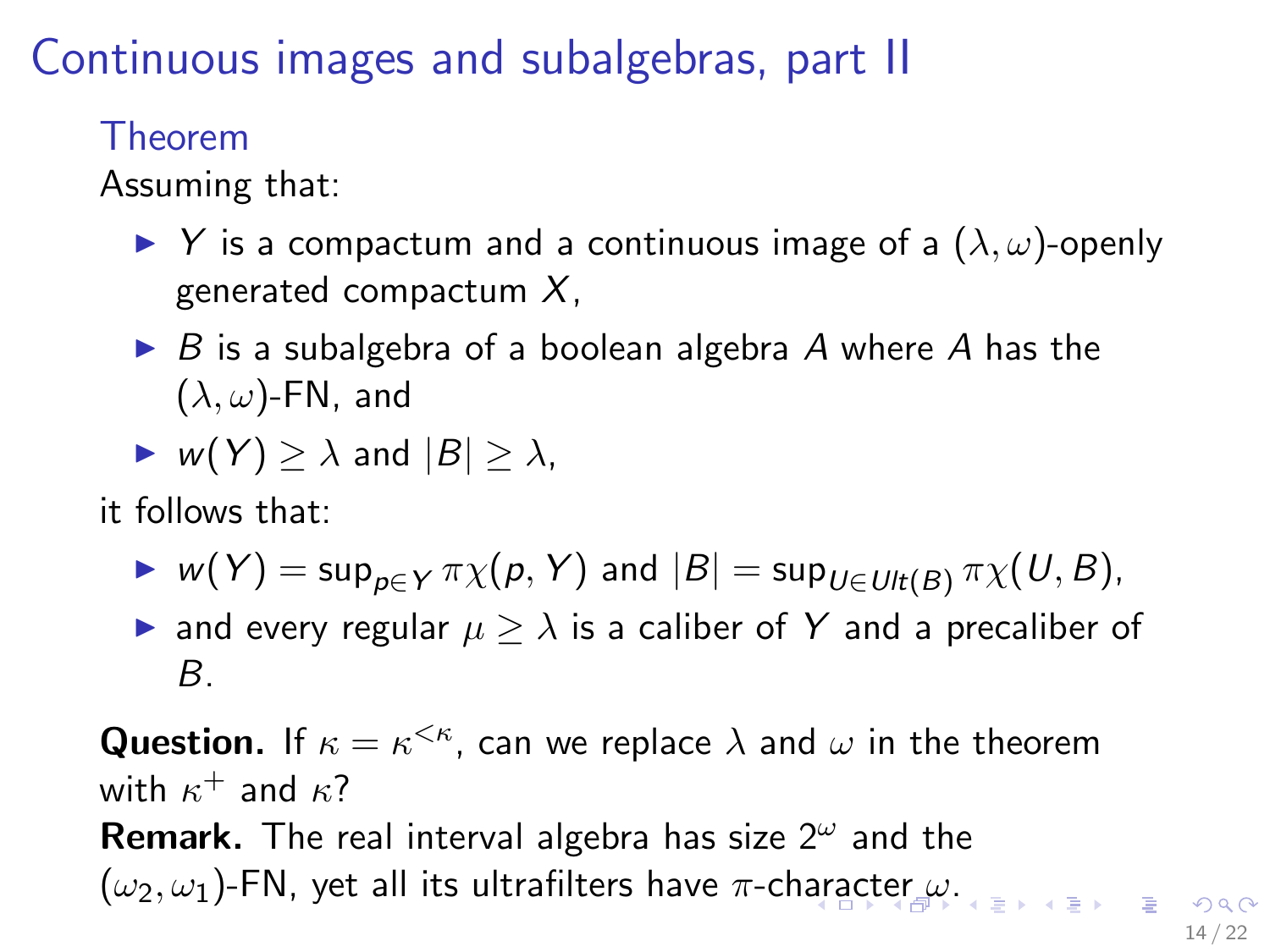### Flat vs. top-heavy

#### Definition

- A cone in a poset P is a set of the form  $\uparrow p = \{q \in P : q > p\}$  where  $p \in P$ .
- A poset is  $\kappa$ -top-heavy if some cone has size  $\geq \kappa$ .

<span id="page-18-0"></span>15 / 22

K ロ ▶ K @ ▶ K 할 > K 할 > → 할 → ⊙ Q ⊙

A poset is  $\kappa^{\rm op}$ -like if every cone has size  $< \kappa$ .

**Example.**  $\{1/(n+1) : n \in \omega\}$  is  $\omega^{\text{op}}$ -like. **Example.**  $\omega$  is  $\omega_1^{\text{op}}$  $1^{\text{op}}$ -like and  $\omega$ -top-heavy.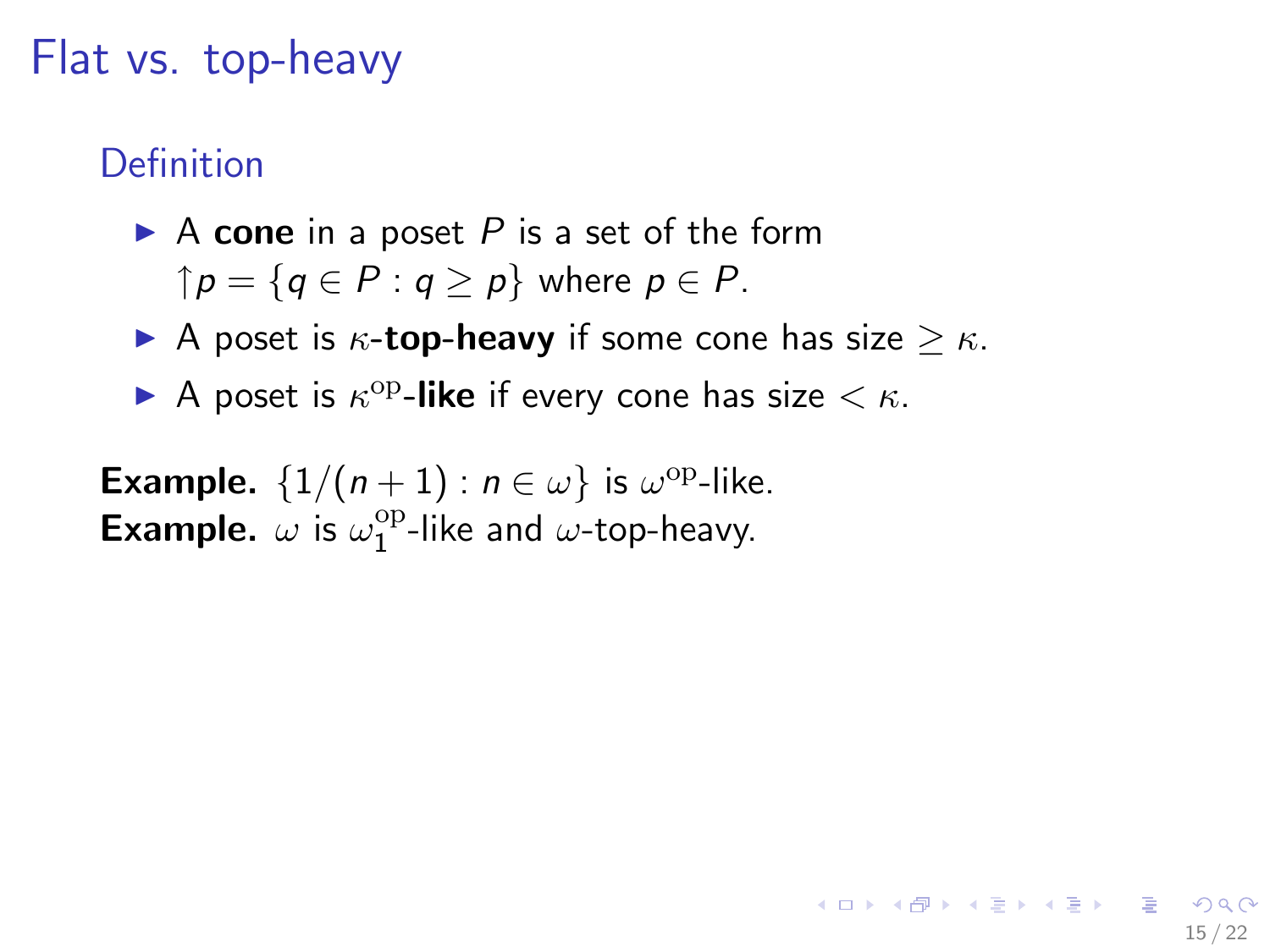## Flat vs. top-heavy

#### Definition

- A cone in a poset P is a set of the form  $\uparrow p = \{q \in P : q > p\}$  where  $p \in P$ .
- A poset is  $\kappa$ -top-heavy if some cone has size  $\geq \kappa$ .
- A poset is  $\kappa^{\rm op}$ -like if every cone has size  $< \kappa$ .

**Example.**  $\{1/(n+1) : n \in \omega\}$  is  $\omega^{\text{op}}$ -like. **Example.**  $\omega$  is  $\omega_1^{\text{op}}$  $1^{\text{op}}$ -like and  $\omega$ -top-heavy. Convention. A family of subsets of a topological space is ordered by  $\subset$ .

### Theorem (joint with Spadaro)

If  $\kappa$  is regular and uncountable, X is a compactum with weight  $\geq \kappa$ , and X has a dense set of points p with  $\pi \chi(p, X) < \kappa$ , then X does not have a  $\kappa^{\rm op}\text{-like}$  base.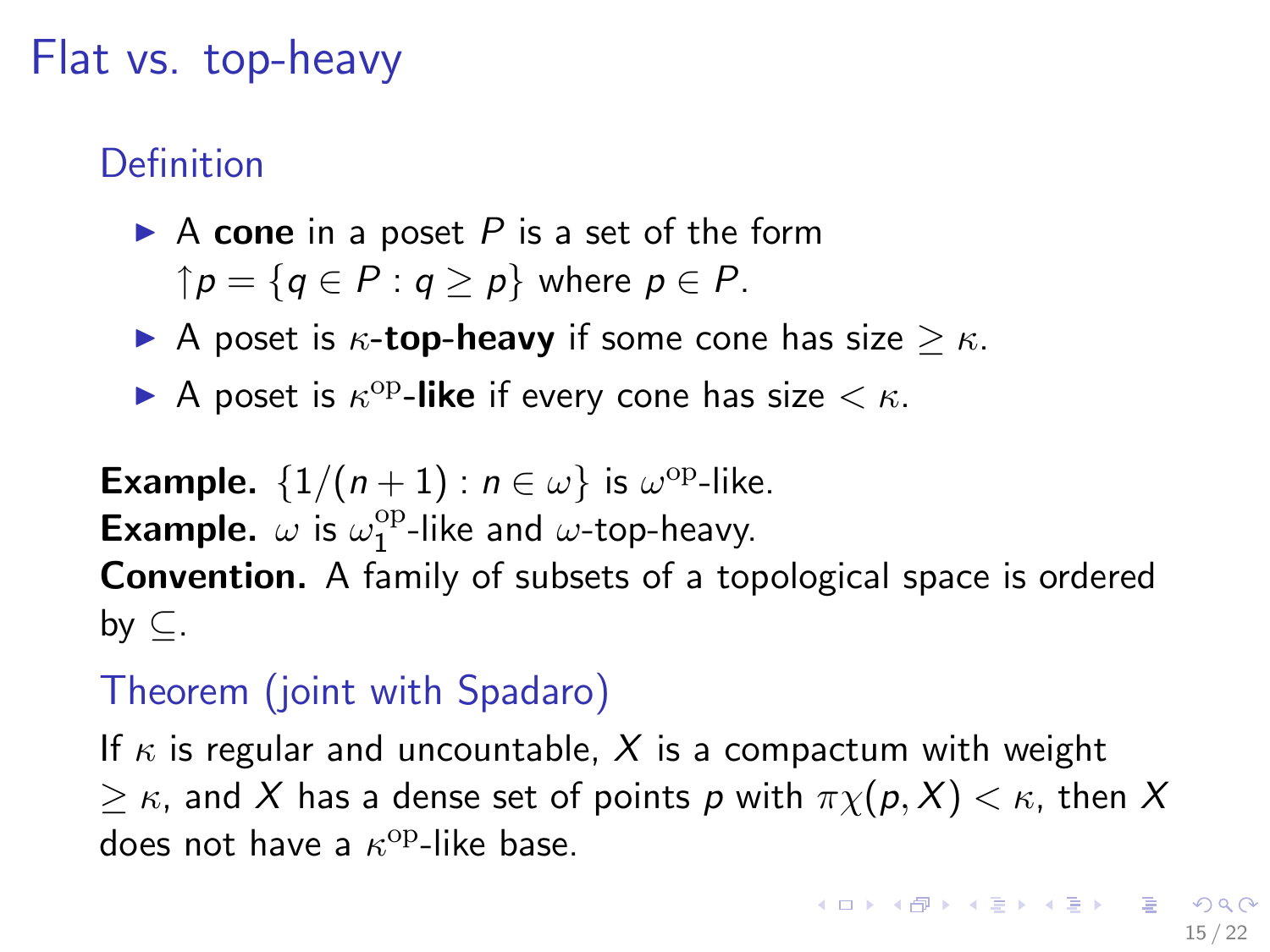Flatness from the  $(\mu^+, c f \mu)$ -FN

#### Theorem

Assuming that:

- A has the  $(\mu^+, c f \mu)$ -FN,
- $\blacktriangleright$  S is a subset of A.
- $\triangleright$  B is a subalgebra of A, and
- $\blacktriangleright$  E is a base of B,

#### it follows that:

- S has a dense subset that is  $\mu^{\rm op}\text{-like}$ , and,
- if also  $\pi \chi(U, B) = |B|$  for all  $U \in \text{Ult}(B)$ , then E includes a  $\mu^{\rm op}$ -like base F of B.

#### Remark

If  $\mu$  is regular, then the  $(\mu^+, \text{cf }\mu)$ -FN is equivalent to the  $\mu$ -FN.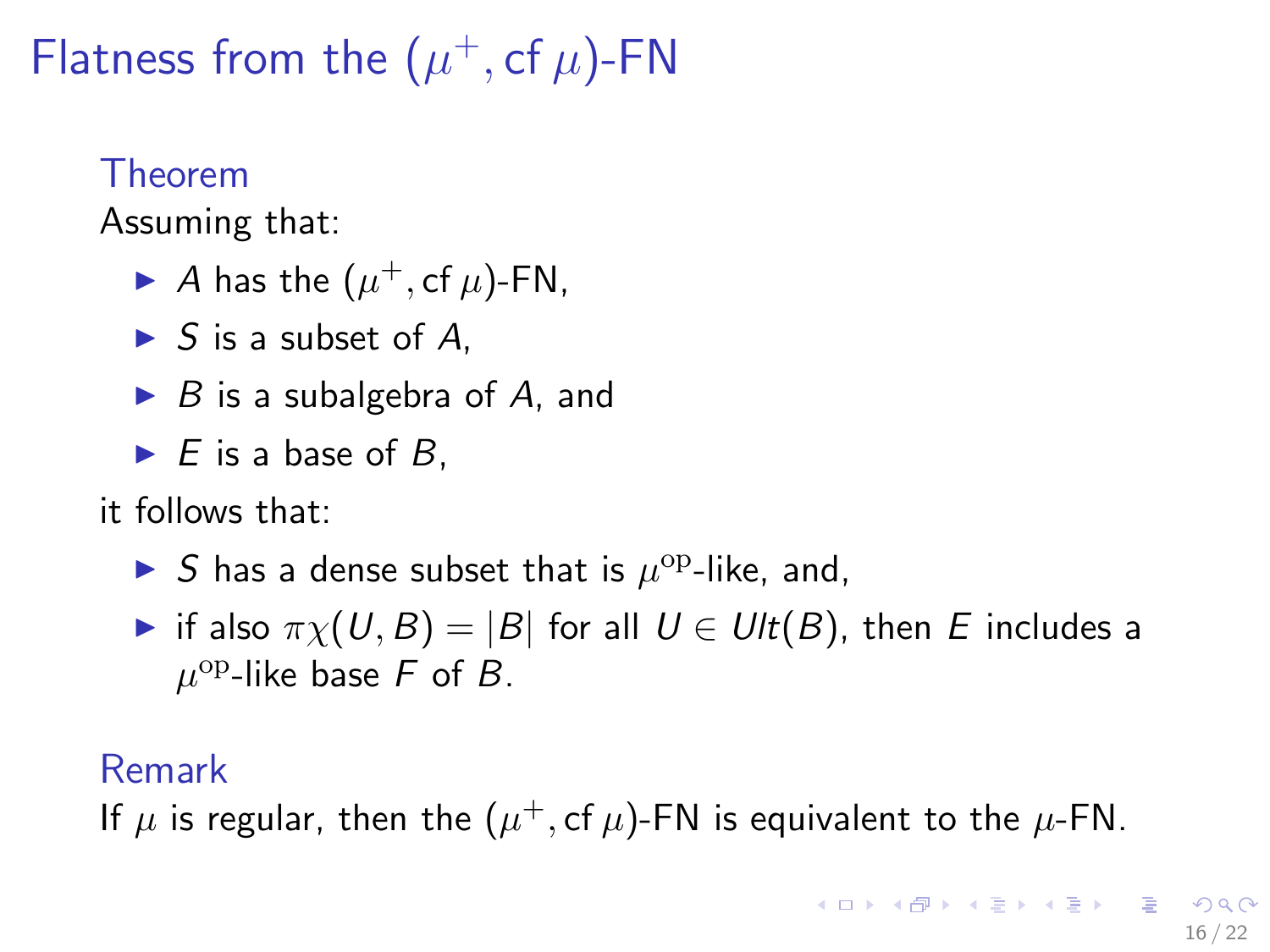# Flatness from  $(\mu^+, c f \mu)$ -open generation

 $\blacktriangleright$  Theorem. Assuming that:

- $\blacktriangleright$   $X$  is a  $(\mu^+, \mathsf{cf}\, \mu)$ -openly generated compactum,
- $\triangleright$  Y is a compactum and a continuous image of X,
- $\triangleright$   $\mathcal E$  is a base of Y, and
- $S \subseteq \mathcal{P}(Y)$  is such that the interior of every  $U \in \mathcal{S}$  includes the closure of some  $V \in S$ .

it follows that:

- $\triangleright$  S has a dense subset that is  $\mu^{\rm op}\text{-like}$ , and,
- if also  $\pi \chi(p, Y) = w(Y)$  for all  $p \in Y$ , then  $\mathcal E$  includes a  $\mu^{\mathrm{op}}$ -like base  ${\mathcal F}$  of  $Y$ .
- $\triangleright$  Corollary. A base of a compact group always includes an  $\omega^{\rm op}$ -like base of the group.
- ► Question. Are all homogeneous compacta  $((2^{\omega})^{+}, \omega)$ -openly generated?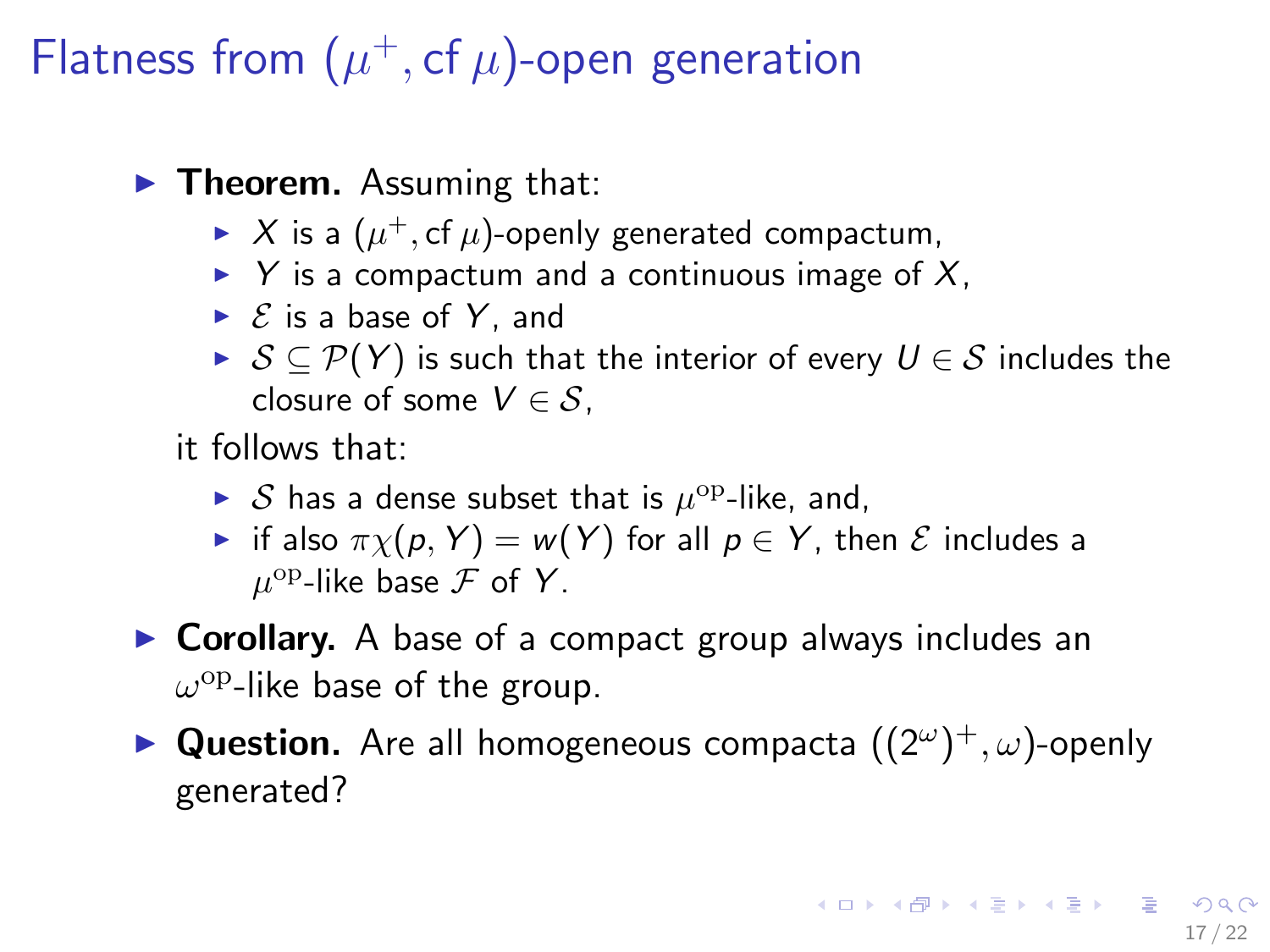## Comments on proving the last two theorems

All those "big-model" definitions were (re?)invented in order to prove the last two theorems.

The construction of the  $\mu^{\rm op}\text{-}$ like dense sets uses continuous elementary chains of submodels and induction on the weight of the space or boolean algebra.

On the other hand, each successor stage of the construction of  $\mu^{\rm op}$ -like bases uses special properties of countable boolean algebras and metrizable compacta to build a countable piece of the base.

To perform constructions of length  $>$   $\omega_2$  one countable piece at a time, I used a generalization of Jackson-Mauldin trees of elementary submodels (which they used to build a Steinhaus set without assuming CH). K ロ X K @ X K 할 X K 할 X ( 할 )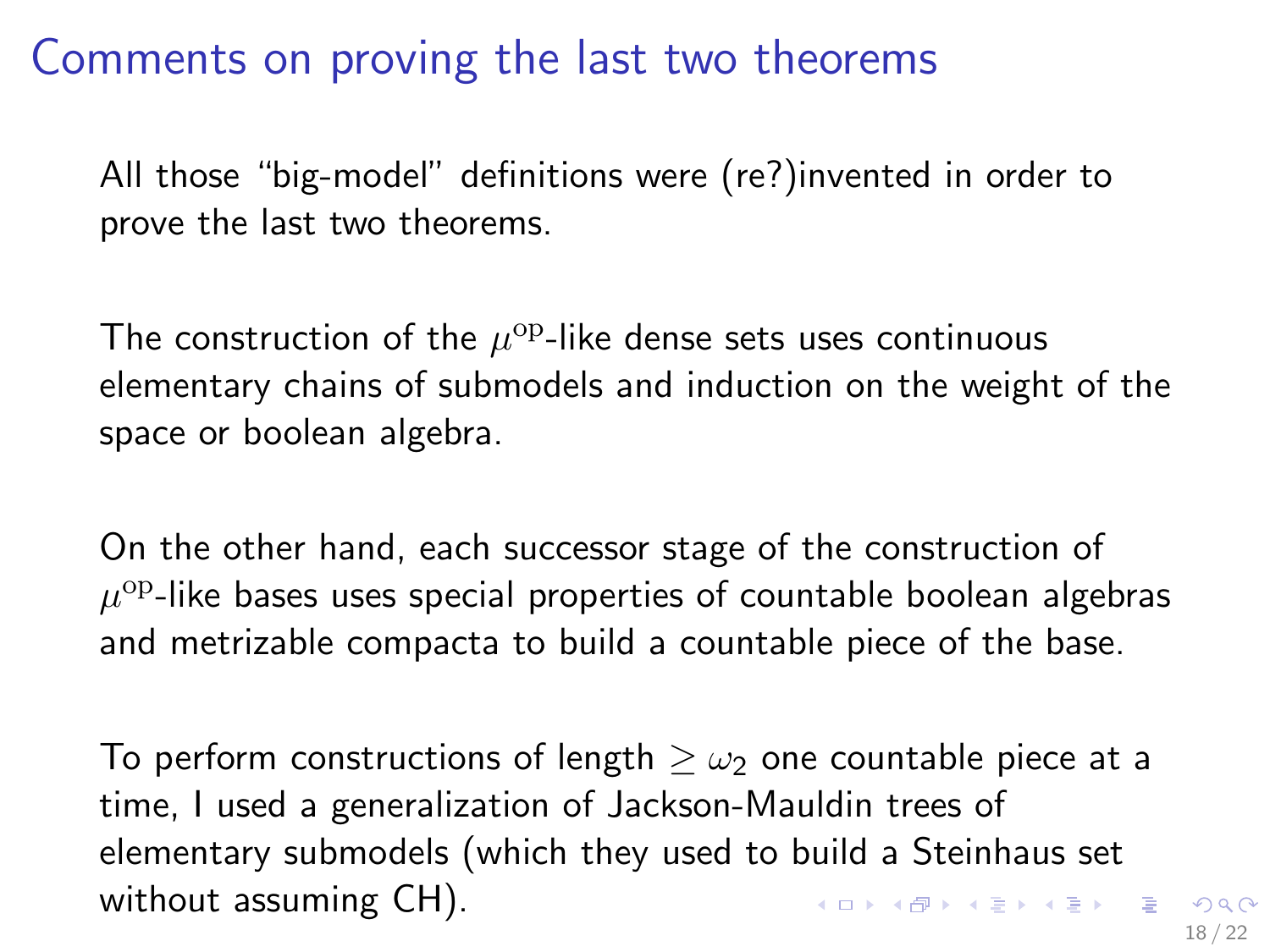**Assume**  $\kappa = cf \kappa > \omega$ .

Exect  $\Omega_{\kappa}$  denote the tree of finite sequences of ordinals  $\langle \xi_i \rangle_{i \le n}$ which satisfy  $\kappa \leq |\xi_i| > |\xi_j|$  for all  $\{i < j\} \subseteq n$ .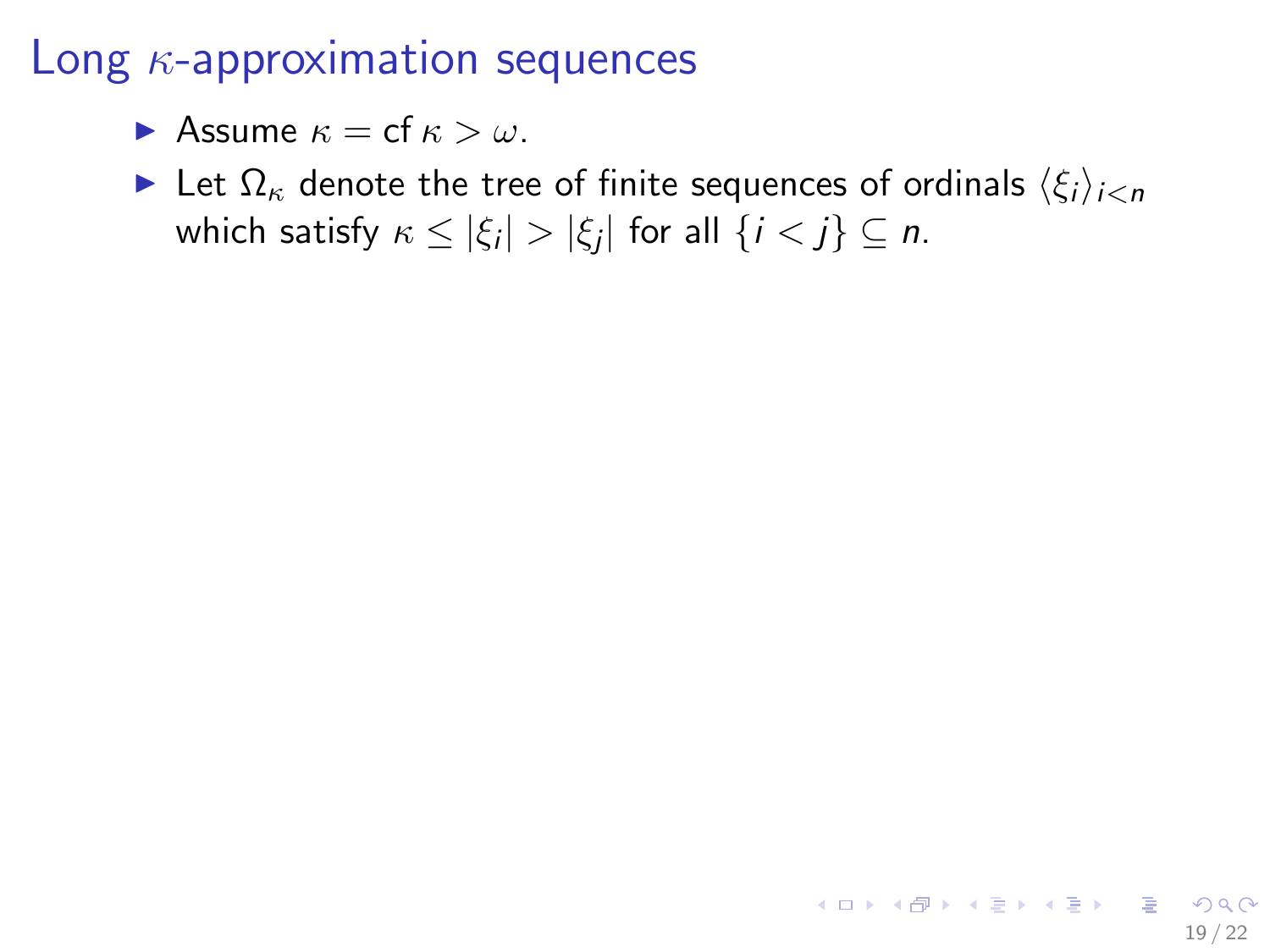**Assume**  $\kappa = \text{cf } \kappa > \omega$ .

- Exect  $\Omega_{\kappa}$  denote the tree of finite sequences of ordinals  $\langle \xi_i \rangle_{i \le n}$ which satisfy  $\kappa \leq |\xi_i| > |\xi_j|$  for all  $\{i < j\} \subseteq n$ .
- **I** The is a unique order isomorphism  $\Upsilon_{\kappa}$  from the ordinals to  $\Omega_{\kappa}$ ordered lexicographically.
- $\triangleright$  Thus,  $\sqsubseteq_{\kappa} = \Upsilon_{\kappa}(\subseteq \restriction \Omega_{\kappa})$  is a { $\kappa$ }-definable tree-ordering of the ordinals such that  $\alpha \sqsubset_{\kappa} \beta \Rightarrow \alpha < \beta$  and all branches are finite.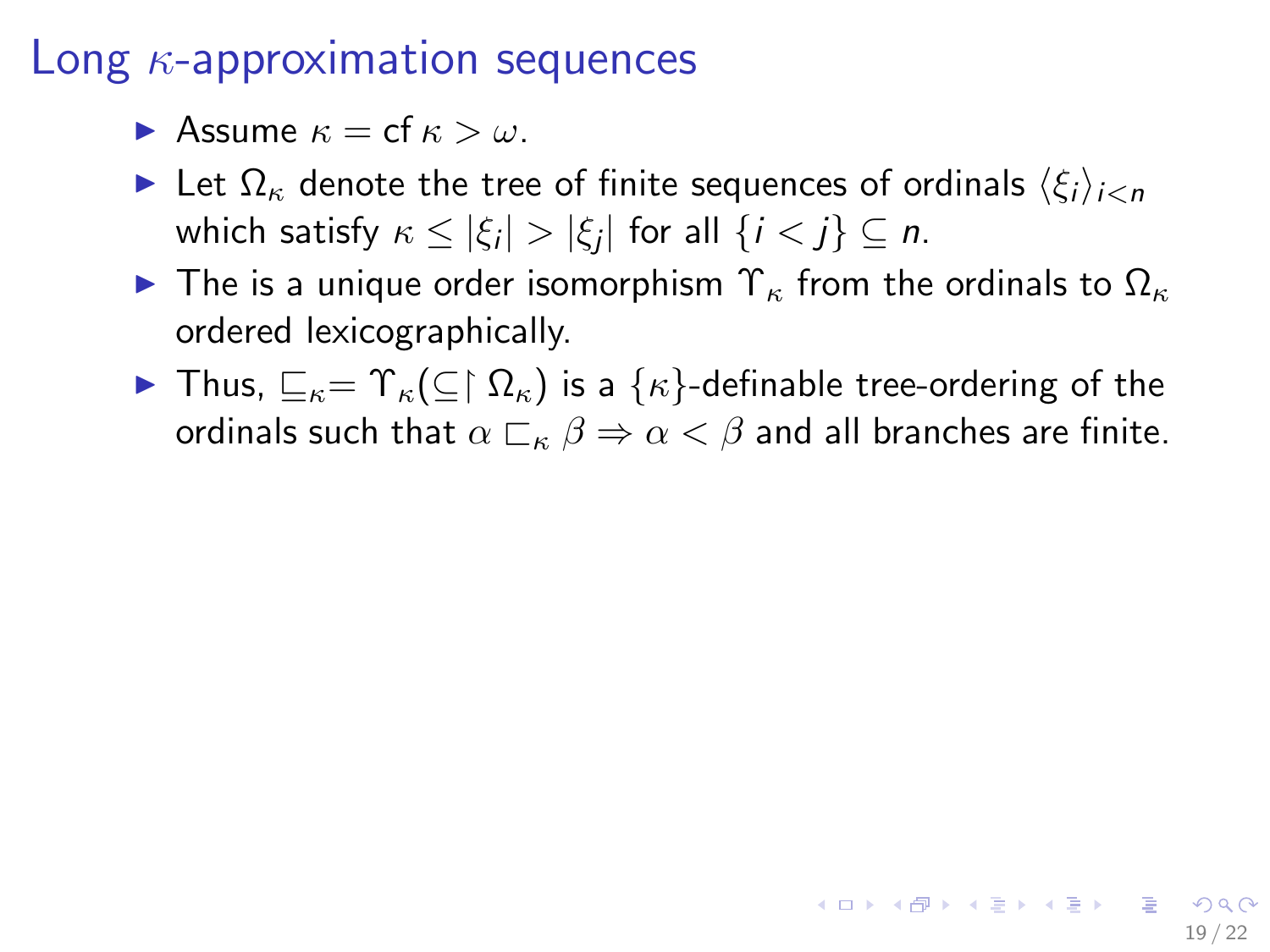**Assume**  $\kappa = \text{cf } \kappa > \omega$ .

- Exect Let  $\Omega_{\kappa}$  denote the tree of finite sequences of ordinals  $\langle \xi_i \rangle_{i \leq n}$ which satisfy  $\kappa \leq |\xi_i| > |\xi_j|$  for all  $\{i < j\} \subseteq n$ .
- **I** The is a unique order isomorphism  $\Upsilon_{\kappa}$  from the ordinals to  $\Omega_{\kappa}$ ordered lexicographically.
- $\triangleright$  Thus,  $\sqsubseteq_{\kappa} = \Upsilon_{\kappa}(\subseteq \restriction \Omega_{\kappa})$  is a { $\kappa$ }-definable tree-ordering of the ordinals such that  $\alpha \sqsubset_{\kappa} \beta \Rightarrow \alpha < \beta$  and all branches are finite.
- A long  $\kappa$ -approximation sequence is a sequence  $\langle M_{\alpha}\rangle_{\alpha<\eta}$  or arbitrary ordinal length satisfying  $\kappa, \langle M_\beta \rangle_{\beta < \alpha} \in M_\alpha \prec H_\theta$  and  $\kappa \cap M_{\alpha} \in \kappa > |M_{\alpha}|.$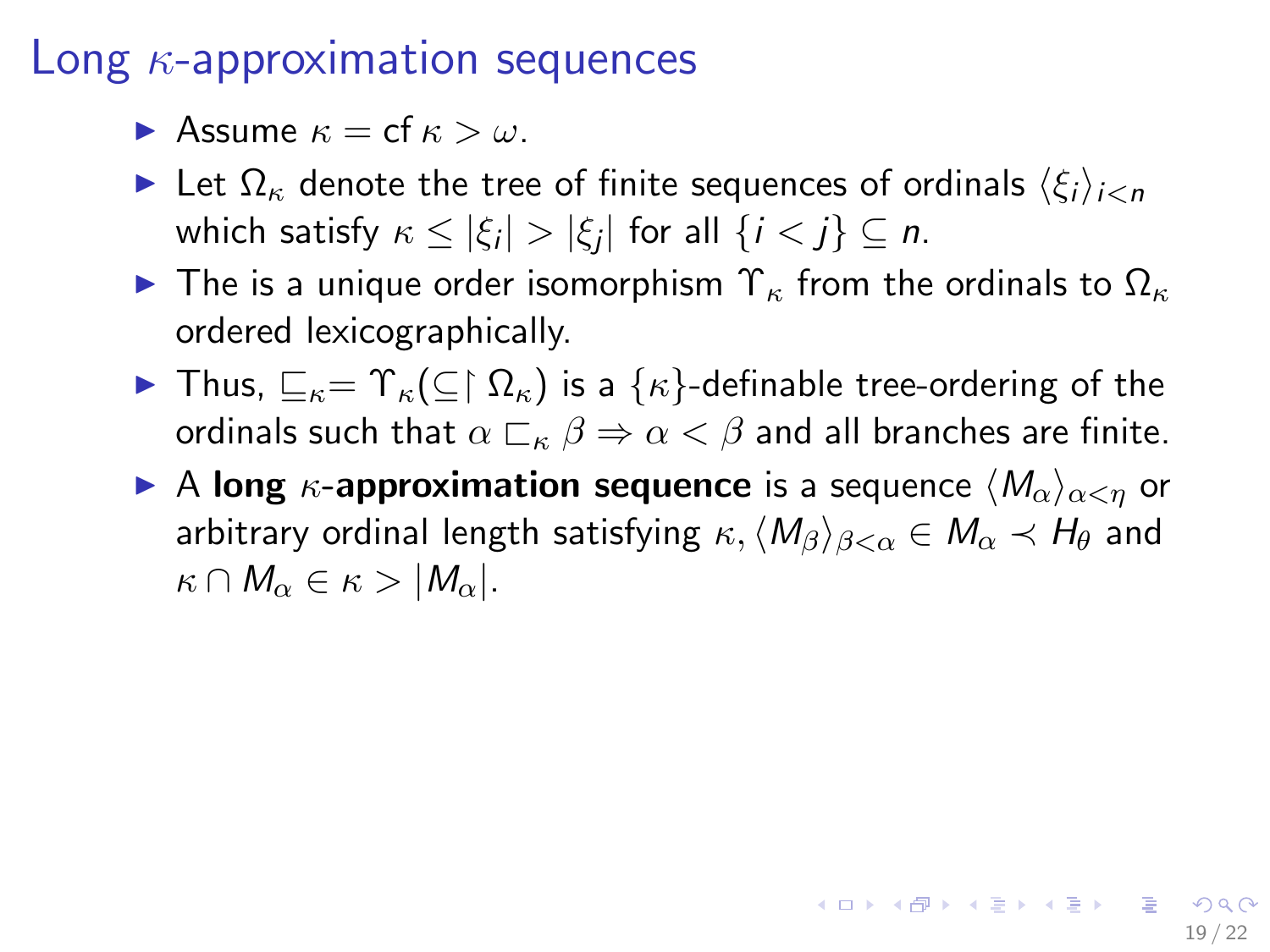**Assume**  $\kappa = \text{cf } \kappa > \omega$ .

- Exect Let  $\Omega_{\kappa}$  denote the tree of finite sequences of ordinals  $\langle \xi_i \rangle_{i \leq n}$ which satisfy  $\kappa \leq |\xi_i| > |\xi_j|$  for all  $\{i < j\} \subseteq n$ .
- **I** The is a unique order isomorphism  $\Upsilon_{\kappa}$  from the ordinals to  $\Omega_{\kappa}$ ordered lexicographically.
- $\triangleright$  Thus,  $\sqsubseteq_{\kappa} = \Upsilon_{\kappa}(\subseteq \restriction \Omega_{\kappa})$  is a { $\kappa$ }-definable tree-ordering of the ordinals such that  $\alpha \sqsubset_{\kappa} \beta \Rightarrow \alpha < \beta$  and all branches are finite.
- A long  $\kappa$ -approximation sequence is a sequence  $\langle M_{\alpha}\rangle_{\alpha<\eta}$  or arbitrary ordinal length satisfying  $\kappa, \langle M_\beta \rangle_{\beta < \alpha} \in M_\alpha \prec H_\theta$  and  $\kappa \cap M_{\alpha} \in \kappa > |M_{\alpha}|.$

19 / 22

**KORK EX KEY A BY A GAA** 

If  $\alpha \leq \eta$  and  $\{\beta : \beta \sqsubseteq_{\kappa} \alpha\} = \{\beta_0 \sqsubset_{\kappa} \cdots \sqsubset_{\kappa} \beta_m\}$ , then  $N_i = \bigcup \{M_\gamma : \beta_i \leq \gamma < \beta_{i+1}\}$  satisfies  $|N_i| \subseteq N_i \prec H_\theta$ .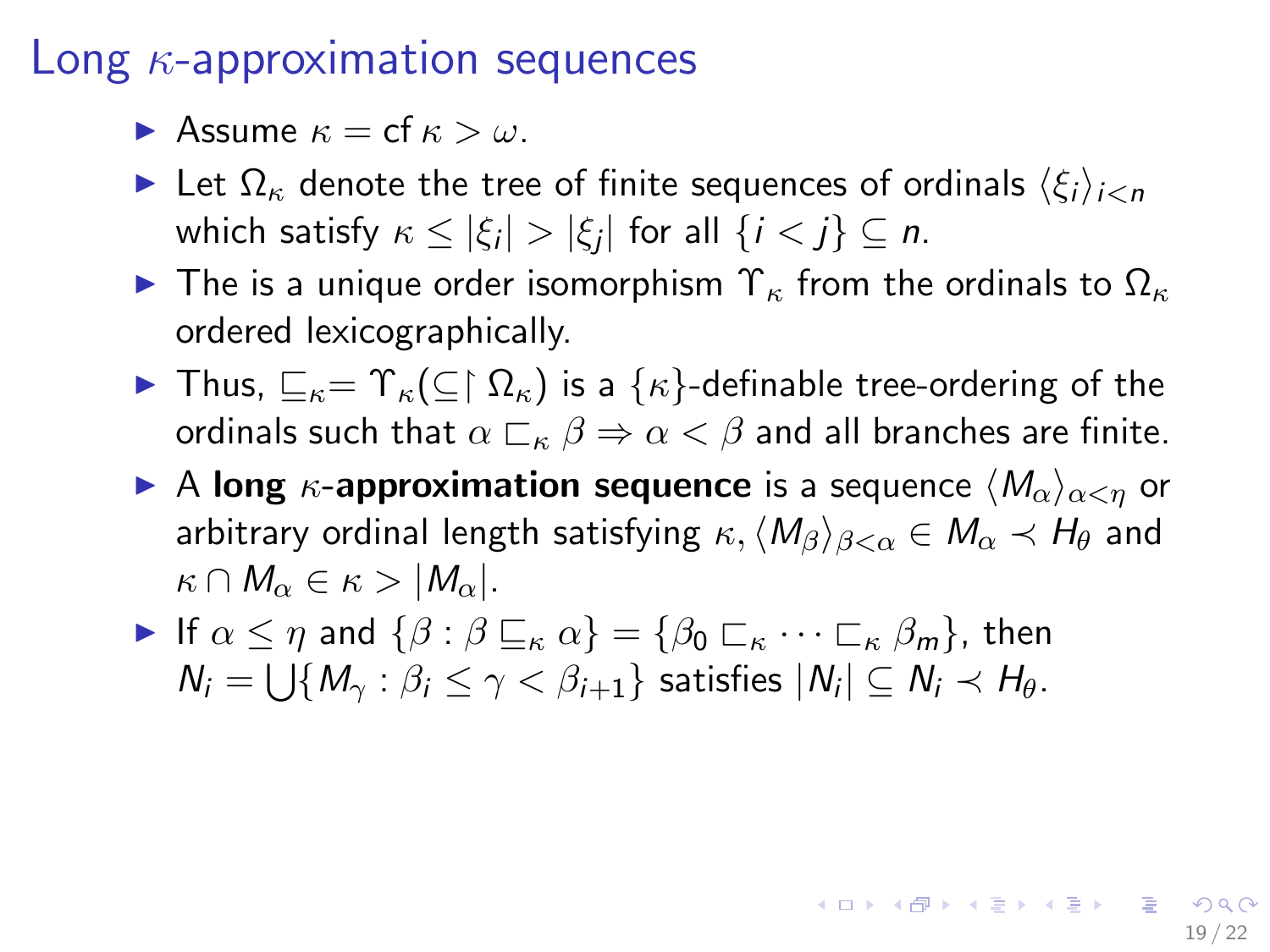**Assume**  $\kappa = \text{cf } \kappa > \omega$ .

- Exect Let  $\Omega_{\kappa}$  denote the tree of finite sequences of ordinals  $\langle \xi_i \rangle_{i \leq n}$ which satisfy  $\kappa \leq |\xi_i| > |\xi_j|$  for all  $\{i < j\} \subseteq n$ .
- **I** The is a unique order isomorphism  $\Upsilon_{\kappa}$  from the ordinals to  $\Omega_{\kappa}$ ordered lexicographically.
- $\triangleright$  Thus,  $\sqsubseteq_{\kappa} = \Upsilon_{\kappa}(\subseteq \restriction \Omega_{\kappa})$  is a { $\kappa$ }-definable tree-ordering of the ordinals such that  $\alpha \sqsubset_{\kappa} \beta \Rightarrow \alpha < \beta$  and all branches are finite.
- A long  $\kappa$ -approximation sequence is a sequence  $\langle M_{\alpha}\rangle_{\alpha<\eta}$  or arbitrary ordinal length satisfying  $\kappa, \langle M_\beta \rangle_{\beta < \alpha} \in M_\alpha \prec H_\theta$  and  $\kappa \cap M_{\alpha} \in \kappa > |M_{\alpha}|.$
- If  $\alpha \leq \eta$  and  $\{\beta : \beta \sqsubseteq_{\kappa} \alpha\} = \{\beta_0 \sqsubset_{\kappa} \cdots \sqsubset_{\kappa} \beta_m\}$ , then  $N_i = \bigcup \{M_\gamma : \beta_i \leq \gamma < \beta_{i+1}\}$  satisfies  $|N_i| \subseteq N_i \prec H_\theta$ .
- $\blacktriangleright$  Thus, long  $\omega_1$ -approximation sequences allow one to construct things by adding one new countable piece per stage, each time collecting all the old pieces into a finite union of possibly uncountable elementary substructures. **KORKAR KERKER STAGG**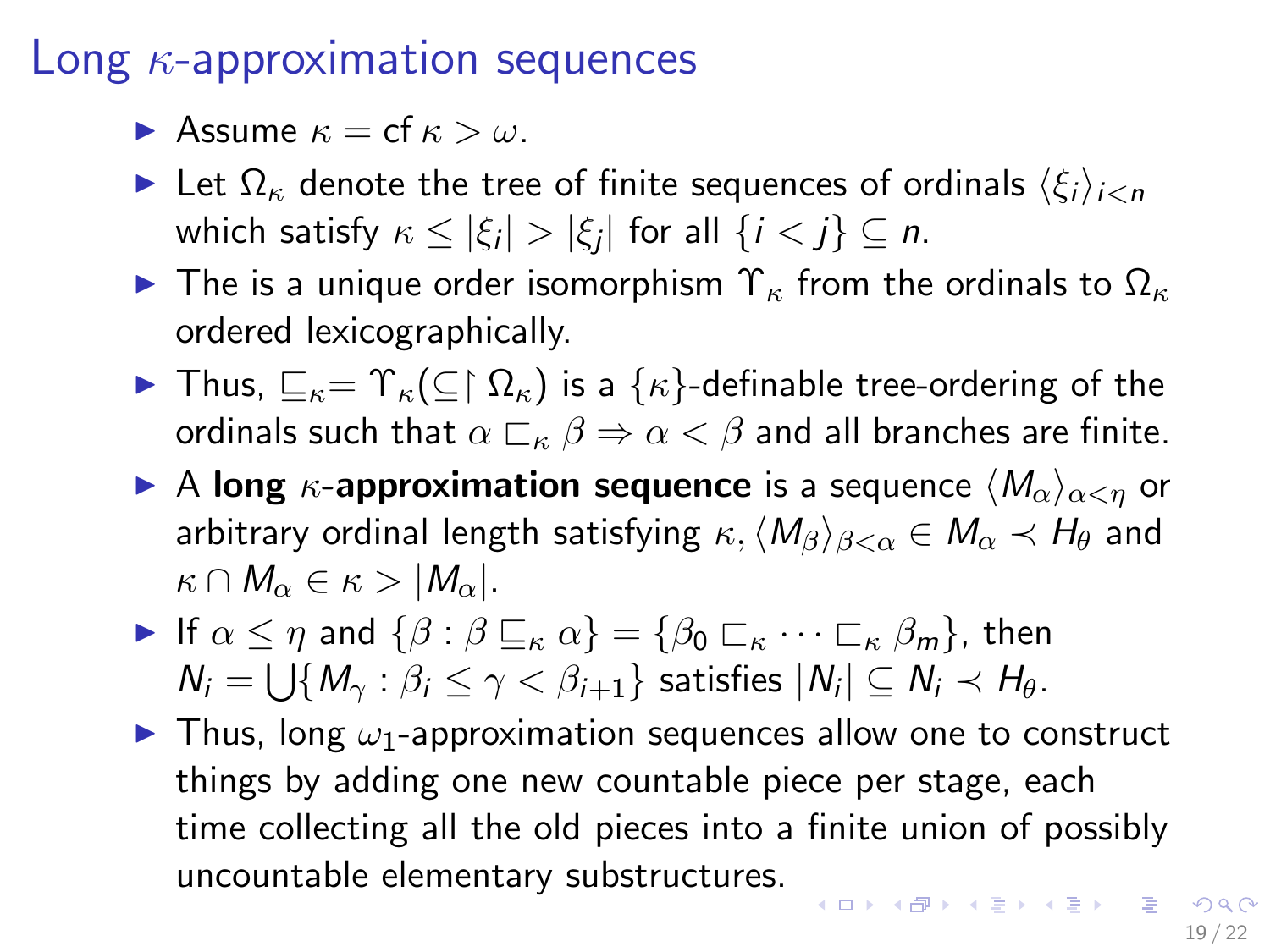# Using long approximation sequences

For constructing the  $\mu^{\rm op}$ -like bases, a single long  $\omega_1$ -approximation sequence M does the job if  $\mu = \omega$ .

If  $\mu > \omega$ , then the construction uses a long  $\mu^+$ -approximation sequence M built such that each  $M_{\alpha}$  is the union of an  $\omega_1$ -approximation sequence  $\vec{N}_{\alpha}$  of length  $\mu$  with  $\langle M_{\beta}\rangle_{\beta<\alpha}\in N_{\alpha,0}.$ 

<span id="page-28-0"></span>The above can be arranged because for all  $\kappa$ , if  $\tau$  is a cardinal, then  $\{\alpha:\alpha\sqsubseteq_\kappa \tau\}=\{0,\tau\}$ , so  $\bigcup\{N_{\alpha,\gamma}:0\leq\gamma<\mu\}\prec H_\theta.$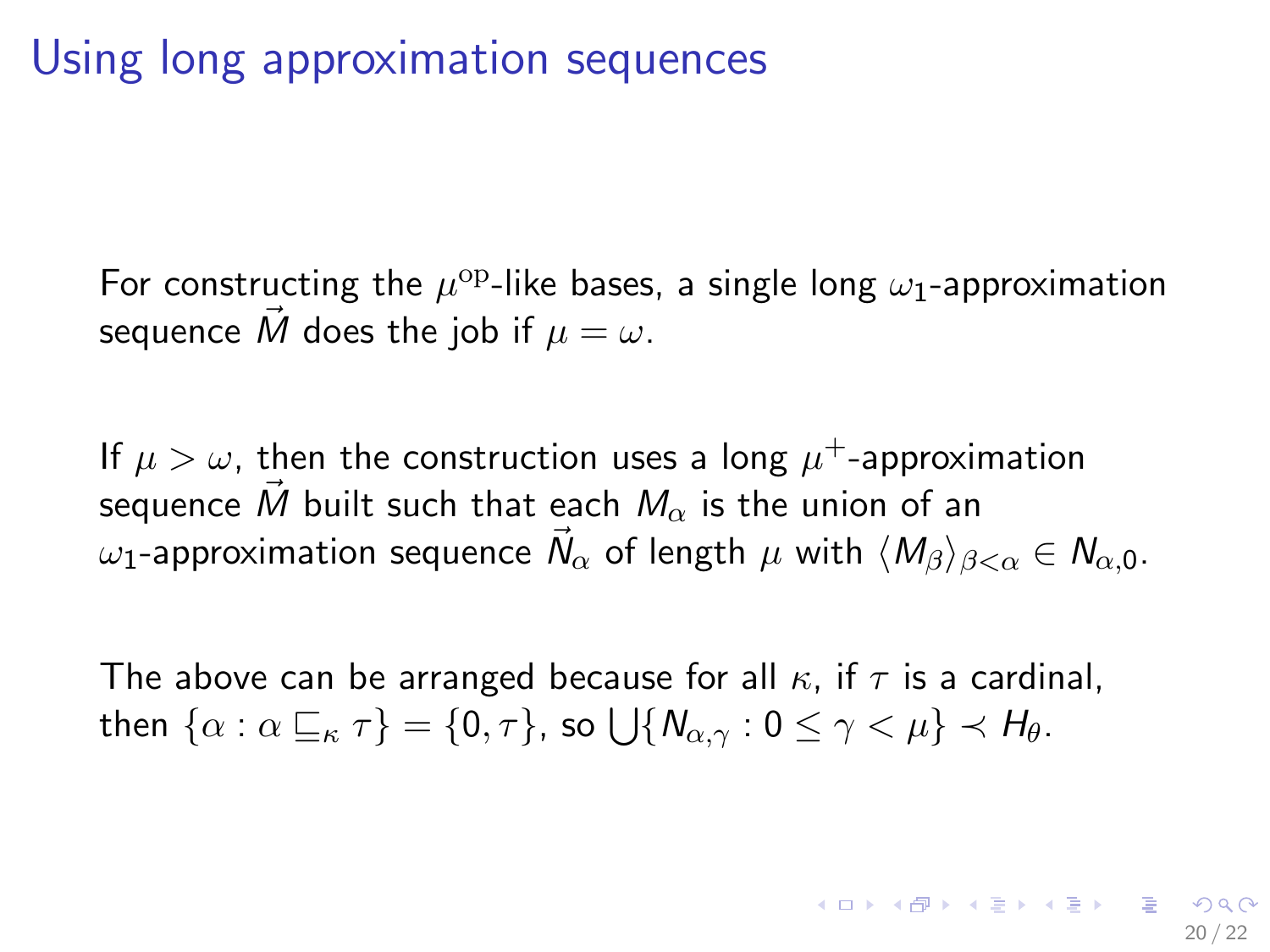## More questions, and partial answers

Let  $\kappa$  be any infinite cardinal.

- If A and B are boolean algebras whose coproduct has a  $\kappa^{\rm op}\text{-like}$  base, must one of A and B have a  $\kappa^{\rm op}\text{-like}$  base?
- If X and Y are compacta and  $X \times Y$  has a  $\kappa^{\rm op}$ -like base, must one of X and Y have a  $\kappa^{\mathrm{op}}$ -like base?
- **Theorem** (joint with Spadaro). There are non-compact  $X$ , Y such that each lacks  $\omega^{\rm op}\text{-like}$  bases, but  $X\times Y$  has one.

<span id="page-29-0"></span>21 / 22

**KORK EX KEY A BY A GAA**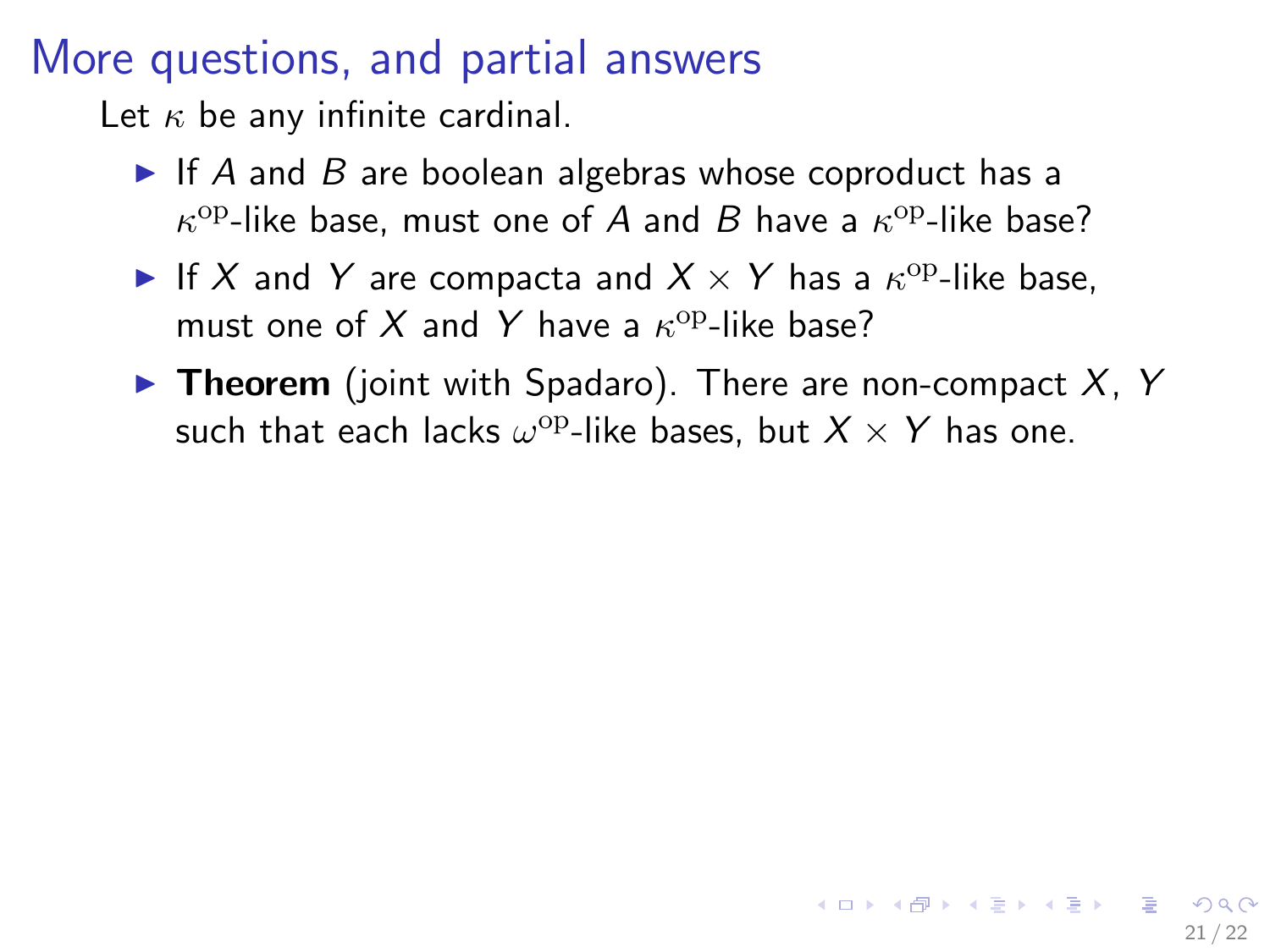## More questions, and partial answers

Let  $\kappa$  be any infinite cardinal.

- If A and B are boolean algebras whose coproduct has a  $\kappa^{\rm op}\text{-like}$  base, must one of A and B have a  $\kappa^{\rm op}\text{-like}$  base?
- If X and Y are compacta and  $X \times Y$  has a  $\kappa^{\rm op}$ -like base, must one of X and Y have a  $\kappa^{\mathrm{op}}$ -like base?
- **Theorem** (joint with Spadaro). There are non-compact  $X$ , Y such that each lacks  $\omega^{\rm op}\text{-like}$  bases, but  $X\times Y$  has one.
- If A is a boolean algebra with bases E, F and E is  $\kappa^{\rm op}\text{-like}$ , must F contain a  $\kappa^{\rm op}$ -like base of A?
- If X is a compactum with bases  $\mathcal{E}, \mathcal{F}$  and  $\mathcal{E}$  is  $\kappa^{\text{op}}$ -like, must  $\mathcal F$  contain a  $\kappa^{\mathrm{op}}$ -like base of  $X$ ?
- **Theorem.**  $\omega_{\omega}$  has an  $\omega^{\rm op}$ -like base and another base that contains no  $\omega^{\rm op}\text{-}$ like base of  ${}^\omega\omega.$
- <span id="page-30-0"></span>**Figure Theorem.** (GCH) If X is a homogeneous compactum with a  $\kappa^{\rm op}\text{-}$  $\kappa^{\rm op}\text{-}$  $\kappa^{\rm op}\text{-}$ l[ik](#page-28-0)e [b](#page-31-0)[as](#page-0-0)e, then all its bas[es](#page-31-0) include  $\kappa^{\rm op}\text{-}$ like bases [of](#page-0-0) [X](#page-31-0)[.](#page-0-0)